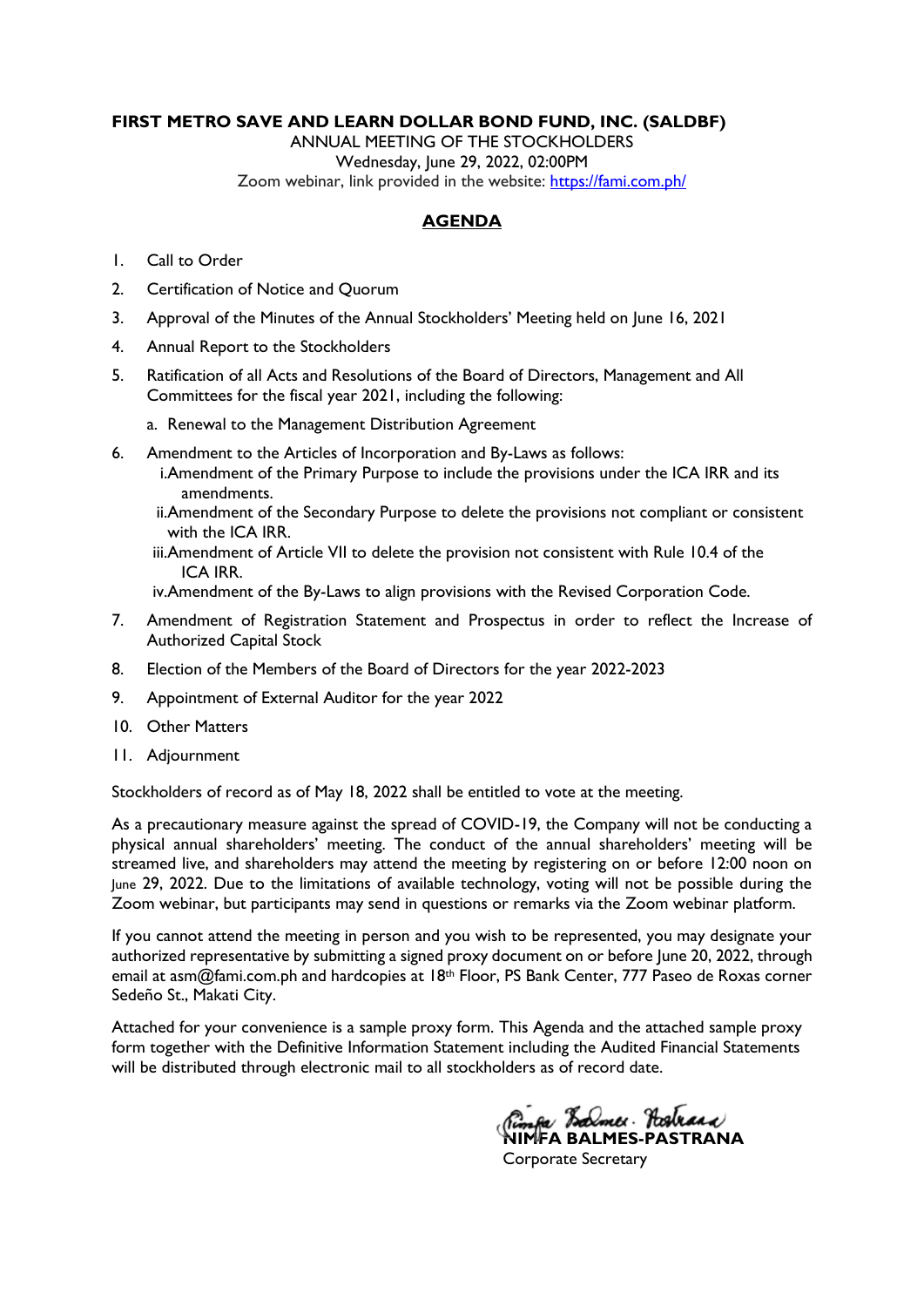#### PROXY

The undersigned stockholder of **FIRST METRO SAVE AND LEARN DOLLAR BOND FUND, INC.** hereby appoints \_\_\_\_\_\_\_\_\_\_\_\_\_\_\_\_\_\_\_\_\_\_\_\_\_\_\_\_\_\_\_\_\_\_\_\_\_\_\_\_\_\_\_\_\_\_\_ or in his absence, the Chairman of the meeting, as attorney-in-fact and proxy, with power of substitution, to present and vote all shares registered in his/her/its name at the annual meeting of stockholders of the Company on Wednesday, June 29, 2022 and at any of the adjournments thereof. The proxy shall be revoked only in writing and by informing the Corporate Secretary prior to the annual stockholders meeting.

The proxy may vote by checking  $(\checkmark)$  the area that corresponds to his vote. In the election of the Members of the Board of Directors, the proxy shall indicate number of votes on the blank place provided beside the names of the nominees or check abstain should they wish to do so.

| <b>ITEMS</b>                                                                                           |            | <b>ACTIONS</b> |                |
|--------------------------------------------------------------------------------------------------------|------------|----------------|----------------|
|                                                                                                        | Yes        | N <sub>0</sub> | <b>Abstain</b> |
| 1. Approval of the Minutes of the Annual Stockholders' Meeting held on                                 |            |                |                |
| June 2021                                                                                              |            |                |                |
| Ratification of all Acts and Resolutions of the Board of Directors,<br>2.                              |            |                |                |
| Management and All Committees for the fiscal year 2021, including the                                  |            |                |                |
| following:                                                                                             |            |                |                |
|                                                                                                        |            |                |                |
| a. Renewal of the Management Distribution Agreement                                                    |            |                |                |
| 3.<br>Amendment of Articles of Incorporation and By-Laws                                               |            |                |                |
|                                                                                                        |            |                |                |
| a. Amendment of the Primary Purpose to include the provisions under the<br>ICA IRR and its amendments. |            |                |                |
| b. Amendment of the Secondary Purpose to delete the provisions not                                     |            |                |                |
| compliant or consistent with the ICA IRR.                                                              |            |                |                |
| c. Amendment of Article VII to delete the provision not consistent with                                |            |                |                |
| Rule 10.4 of the ICA IRR.                                                                              |            |                |                |
| d. Amendment of the By-Laws to align provisions with the Revised                                       |            |                |                |
| Corporation Code.                                                                                      |            |                |                |
| Amendment of Registration Statement and Prospectus in order to reflect<br>4.                           |            |                |                |
| the Increase of Authorized Capital Stock                                                               |            |                |                |
| Election of the Members of the Board of Directors for the year 2022-2023<br>5.                         | # of Votes |                |                |
| Bro. Manuel V. de Leon, FMS                                                                            |            |                |                |
| Mr. Victor A. Abola                                                                                    |            |                |                |
| Ms. Karen Liza M. Roa                                                                                  |            |                |                |
| Fr. Roderick C. Salazar, Jr., SVD (Independent Director)                                               |            |                |                |
| Ms. Rhodora Angela F. Ferrer (Independent Director)                                                    |            |                |                |
|                                                                                                        | Yes        | N <sub>0</sub> |                |
| Appointment of External Auditor for the year 2022<br>6.                                                |            |                |                |
|                                                                                                        |            |                |                |

PRINTED NAME OF STOCKHOLDER DATE

#### SIGNATURE OF STOCKHOLDER/ AUTHORIZED SIGNATORY

\_\_\_\_\_\_\_\_\_\_\_\_\_\_\_\_\_\_\_\_\_\_\_\_\_\_\_\_\_\_\_\_\_\_\_\_

<sup>1</sup> Please fill-out and sign the proxy form and return via mail/email/Metrobank Branches on or before 5:00 p.m. on June 20, 2022.

Via Mail: To the Corporate Secretary, 18th Floor, PS Bank Center, 777 Paseo de Roxas corner Sedeño St., Makati City

\_\_\_\_\_\_\_\_\_\_\_\_\_\_\_\_\_\_\_\_\_\_\_\_\_\_\_\_\_\_ \_\_\_\_\_\_\_\_\_\_\_\_\_\_\_\_\_\_\_\_\_\_\_

Via Email: asm@fami.com.ph | Via Fax: 02816-0467 | Via MBTC Branches: Use Pouch Code 90020. This service is free of charge. <sup>2</sup>This proxy shall be valid for a period of five (5) years from the date of its execution. This proxy shall continue to be in effect until and unless withdrawn by written notice delivered to the Corporate Secretary, but shall not apply in instances wherein the undersigned personally attends the meeting. <sup>3</sup>If no name is provided; the Chairman of the Meeting will act as the proxy.

THIS PROXY NEED NOT BE NOTARIZED. IF THE STOCKHOLDER ATTENDS IN PERSON AND EXPRESSES HIS INTENTION TO VOTE IN PERSON, THE PROXY WILL BE REVOKED.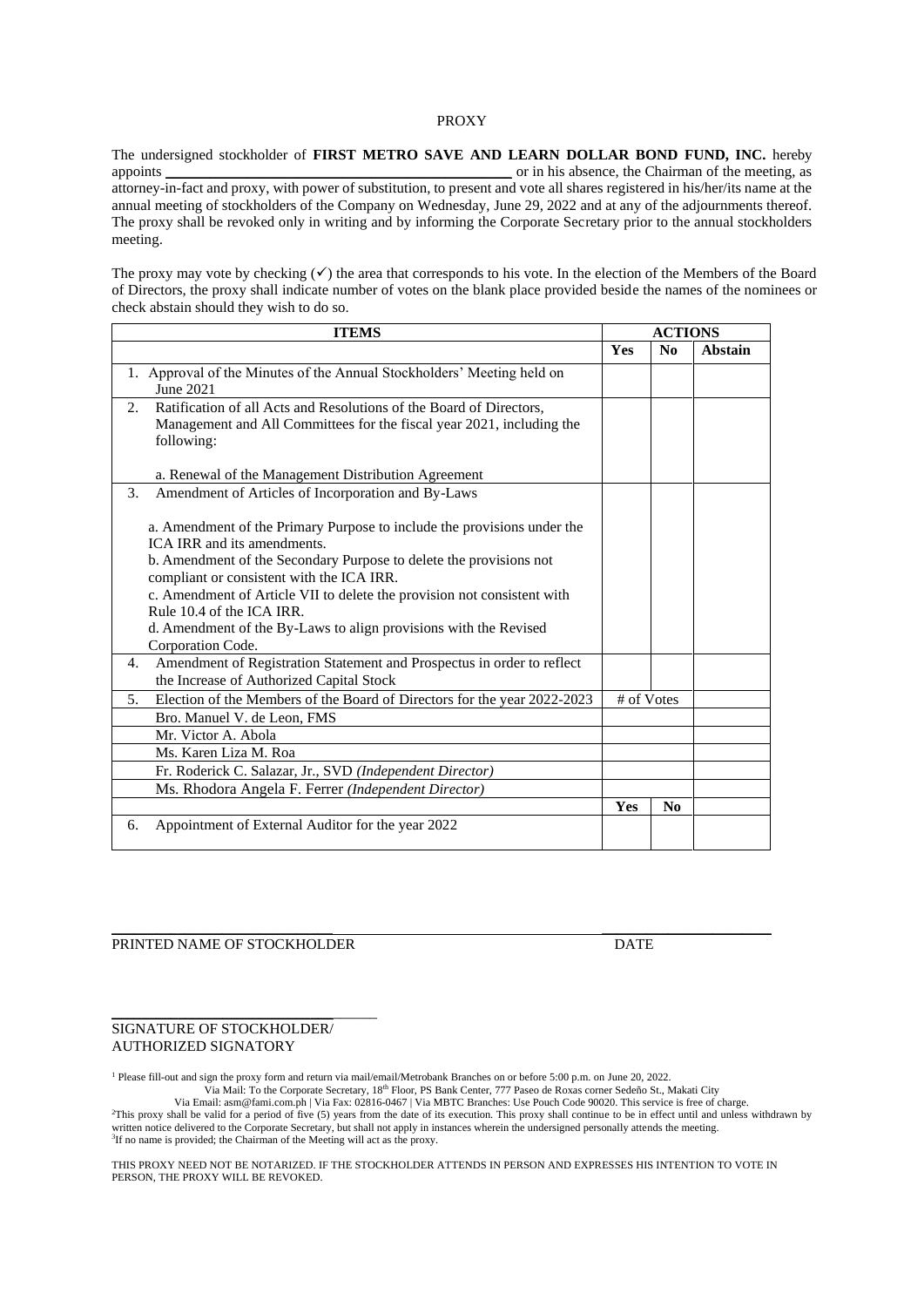### **SECURITIES AND EXCHANGE COMMISSION**

### **SEC FORM 20-IS**

#### INFORMATION STATEMENT PURSUANT TO SECTION 20 OF THE SECURITIES REGULATION CODE

- 1. Check the appropriate box ( ) Preliminary Information Statement (/) Definitive Information Statement
- 2. Name of registrant as specified in its charter: **FIRST METRO SAVE & LEARN DOLLAR BOND FUND, INC.**
- 3. Province, Country or other jurisdiction of incorporation or organization; **Metro Manila, Philippines**
- 4. SEC Identification number: **CS200817356**
- 5. BIR Tax Identification Code: **007-170-573-000**
- 6. Address of Principal Office: **18th Floor, PS Bank Center, 777 Paseo de Roxas corner Sedeño St., Makati City**
- 7. Telephone Number: **(***632)* **8912860, (632)8405710, Fax No. (632) 8160467**
- 8. Date, time, place, of the meeting of security holders:

| <b>Date:</b>        | June 29, 2022                        |
|---------------------|--------------------------------------|
| $\mathsf{Time}\; :$ | 2:00 p.m.                            |
| <b>Place:</b>       | Zoom webinar at the link provided in |
|                     | https://fami.com.ph/                 |

- 9. Approximate date on which the Information Statement is first to be sent or given to security holders: **June 8, 2022**
- 10. Securities registered pursuant to Sections 4 and 8 of the RSA:

| Title of each class  | Number of Shares of Common Stock |
|----------------------|----------------------------------|
|                      | Outstanding (Par value of P1.00) |
| <b>Common Shares</b> | 558,012,837 shares               |

11. Are any or all of registrant's securities listed on the Philippine Stock Exchange? **No.**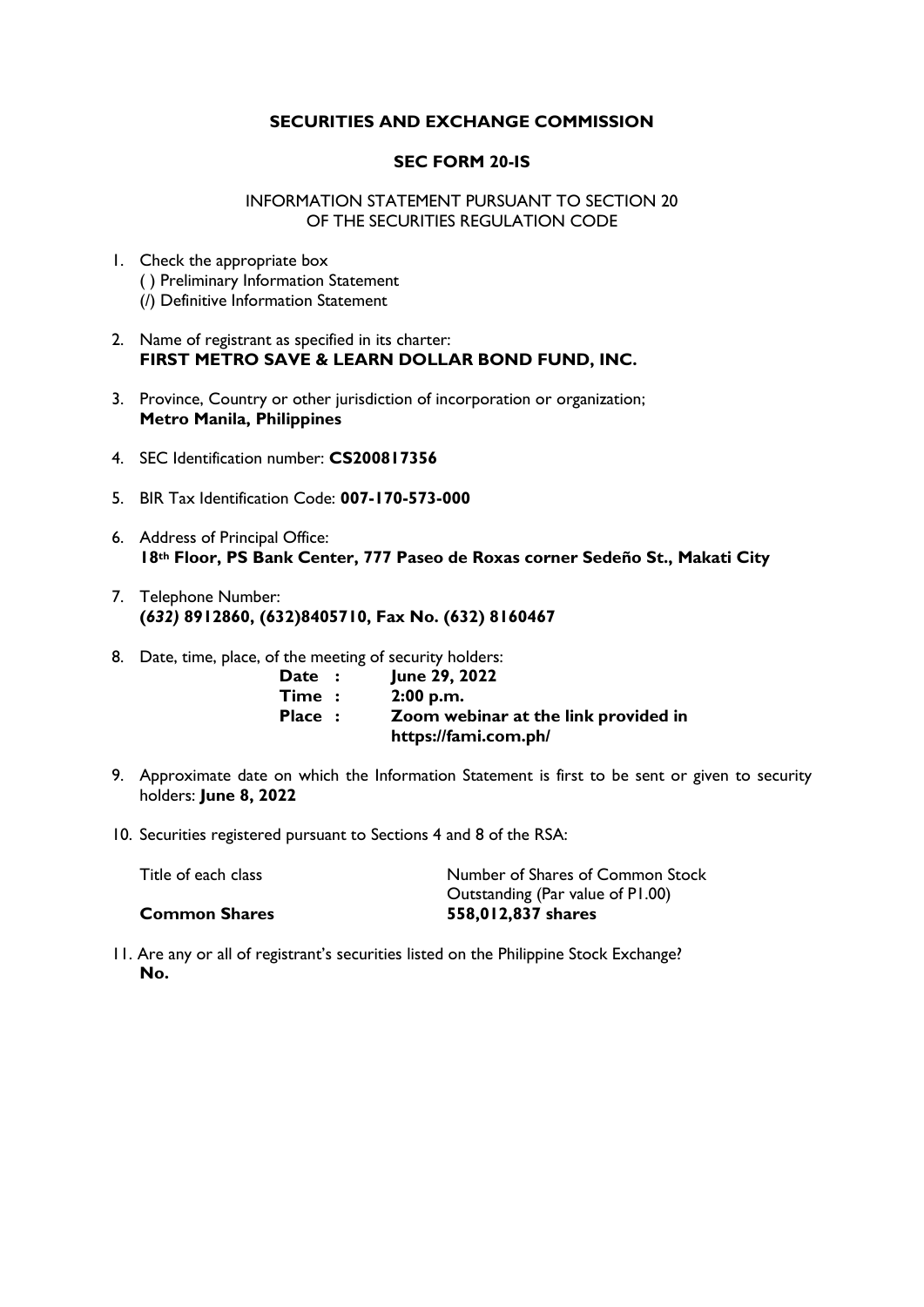## **PART I - INFORMATION STATEMENT**

## **A. GENERAL INFORMATION**

### **Item 1. Date, Time, and Place of Meeting of Security Holders**:

| Date   | Wednesday, June 29, 2022                                  |
|--------|-----------------------------------------------------------|
| Time : | $02:00$ p.m.                                              |
| Place  | Zoom webinar at the link provided in https://fami.com.ph/ |

### **Mailing Address of the Registrant**

18th Floor, PS Bank Center, 777 Paseo de Roxas, corner Sedeño St., Makati City

### **Approximate date on which the Information Statement is first to be sent or given to security holders:**

June 8, 2022

### **Item 2. Right of Appraisal:**

Any stockholder who dissents to the proposed amendment in Articles of Incorporation (see Item 17), which amendment pertains to the amendment of Article VII (b) to delete the phrase "Provided, however, that no such redemption may be made unless the remaining unimpaired capital of the Corporation shall be at least 50% of its outstanding liabilities to the creditors of the Corporation" to comply with Rule 10.1 of the ICA-IRR, shall be entitled to exercise his right of appraisal in accordance with Section 81 of the Revised Corporation Code.

#### **Item 3. Interest of Certain Persons in or Opposition to Matters to be Acted Upon:**

a) Other than election to office, there is no matter to be acted upon in which any director or executive officer is involved or had a direct, indirect or substantial interest.

b) No director has informed the registrant, in writing or otherwise, that he intends to oppose any action to be taken by the registrant at the Meeting.

## **B. CONTROL & COMPENSATION INFORMATION**

#### **Item 4. Voting Securities and Principal Holders Thereof:**

### **a) Class of Voting Shares:**

| <b>Class of Voting Securities</b> | <b>Total Outstanding Shares</b> | <b>Votes Entitlement</b> |
|-----------------------------------|---------------------------------|--------------------------|
| Common Shares                     | 558,012,837                     | One (1) vote per Share   |

## **b) Record Date**

Stockholders of record as of May 18, 2022 are entitled to notice and to vote in the Annual Stockholders Meeting.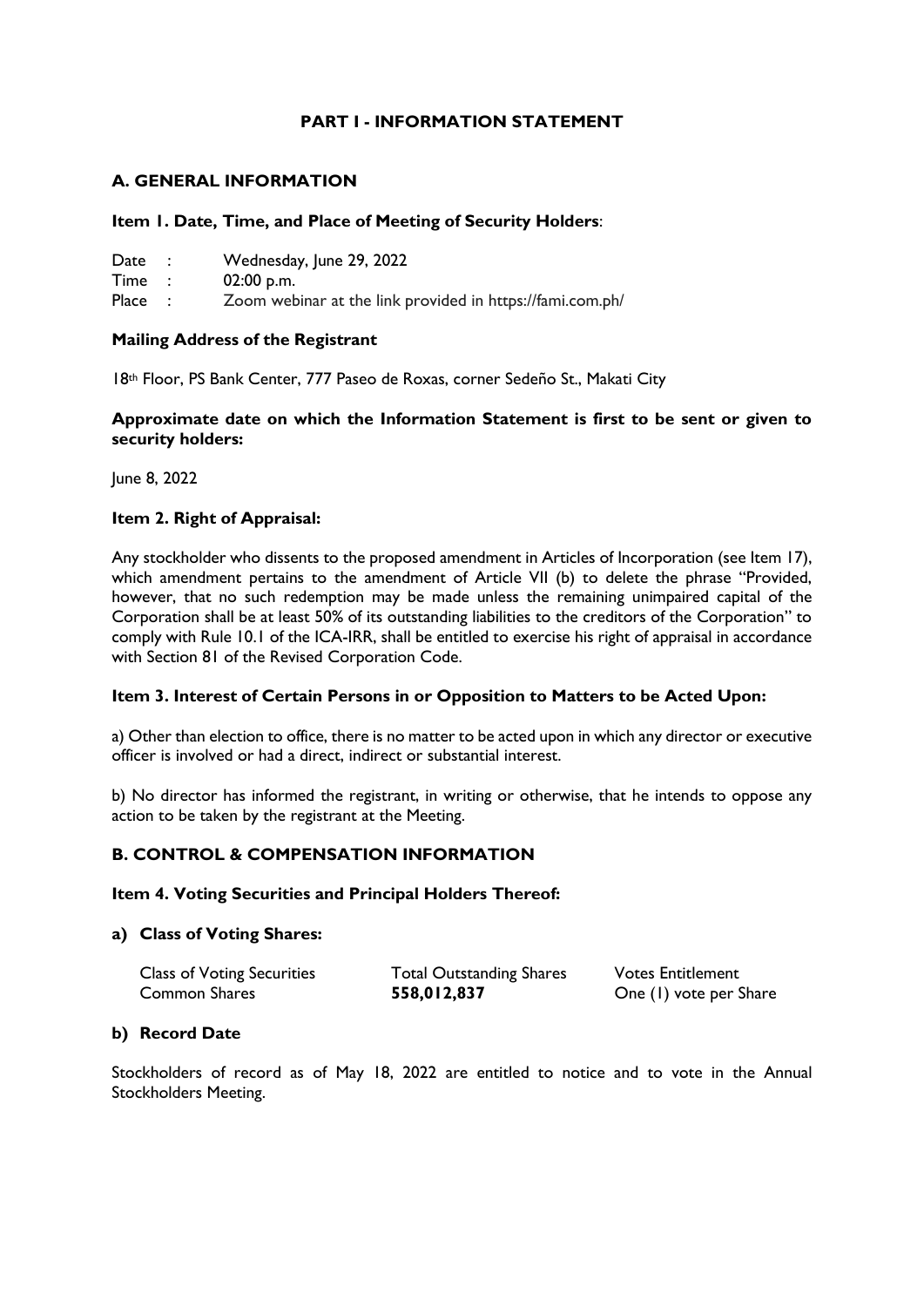### c) **Manner of Voting**

A shareholder may vote in person or by proxy. Article III, Section 7 of the Amended By-Laws of the Corporation provides that any shareholder entitled to vote at shareholders' meetings may be represented and vote thereat by proxy appointed in an instrument in writing, subscribed by such shareholder or by his duly authorized attorney-in-fact, and delivered to the Secretary at least five (5) business days or such other period as may be determined by the Board of Directors. Proxies shall be properly signed, but they shall require no other attestation.

In the election of Directors, shareholders shall be entitled to vote, in person or by proxy, the number of shares owned by him for as many persons as there are Directors to be elected and for whose election he has a right to vote, or to cumulate his votes by giving one candidate as many votes as the number of such Directors multiplied by the number of his shares shall equal, or by distributing such votes on the same principle among any number of candidates.

#### **d) Security Ownership of Certain Record and Beneficial Owners and Management:**

| <b>Title of</b> |                                  | Name of<br><b>Beneficial</b> |                    | No. of<br><b>Shares</b> | <b>Percent to</b><br><b>Outstanding</b> |
|-----------------|----------------------------------|------------------------------|--------------------|-------------------------|-----------------------------------------|
| <b>Class</b>    | <b>Name and Address of Owner</b> | Owner                        | <b>Citizenship</b> | <b>Held</b>             | <b>Shares</b>                           |
| Common          | <b>First Metro Investment</b>    | Same                         | Filipino           | 316,979,360             | 56.43%                                  |
| <b>Shares</b>   | Corporation (FMIC) 45th Flr. GT  |                              |                    |                         |                                         |
|                 | Tower Int'l., Ayala Ave. corner  |                              |                    |                         |                                         |
|                 | <b>HV Dela Costa</b>             |                              |                    |                         |                                         |
| Common          | Customer Account No. 60722/      | Same                         | Canadian           | 94,339,632              | 16.80%                                  |
|                 | Stockholder/ Quezon City         |                              |                    |                         |                                         |
| Common          | First Metro Asset Management     | Same                         | Filipino           | 37,878,788              | 6.74%                                   |
| <b>Shares</b>   | $Inc.$ /3                        |                              |                    |                         |                                         |
|                 | 18F PS Bank Center, Makati City  |                              |                    |                         |                                         |

The following stockholders own more than 5% of the common voting securities as March 31, 2022.

 $/1$  First Metro Investment Corporation (FMIC), is the registered owner of the shares in the books of the Company. The Board of Directors of FMIC has the right to appoint actual person or persons acting individually or jointly to direct the voting or disposition of the shares held by the corporation. The person who will exercise the voting powers over the shares of FMIC is Mr. Jose Patricio A. Dumlao or any officer appointed by the Board.

<sup>/2</sup> Account Number 60722 is the respective owners and will vote over his/her shares. The registered owner(s) of the shares above has/have the right to appoint actual person or persons acting individually or jointly to direct the voting or disposition of the shares.

 $\beta$  First Metro Asset Management Inc. (FAMI) is the registered owner of the shares in the books of the Company. The Board of Directors of FAMI has the right to appoint actual person or persons acting individually or jointly to direct the voting or disposition of the shares held by the corporation. The person who will exercise the voting powers over the shares of FAMI is Mr. Jose Patricio A. Dumlao or any officers appointed by the Board.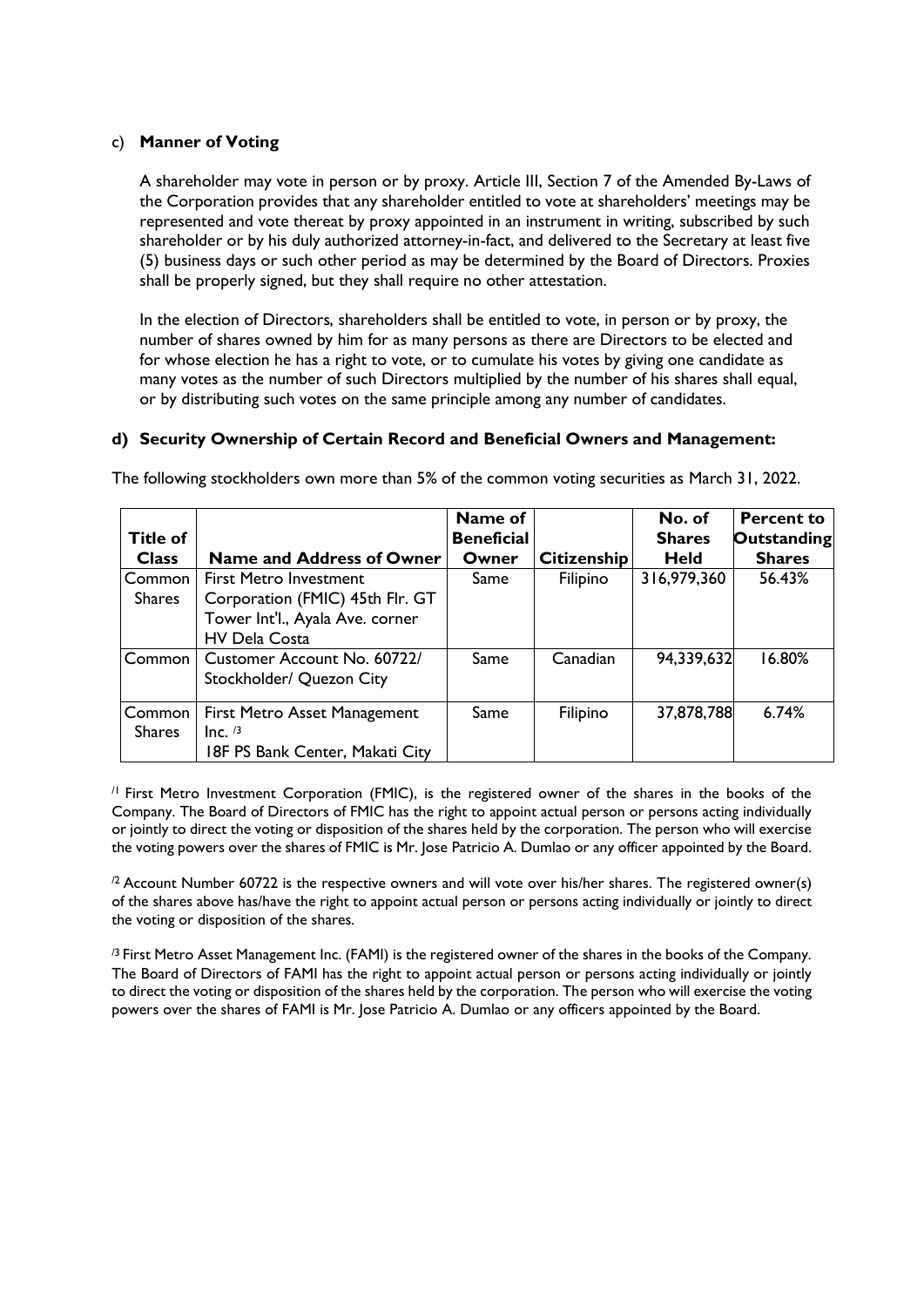## **Security Ownership of Directors/Management:**

|                       | <b>Name of Beneficial</b>     | <b>Amount and</b><br><b>Nature of</b> |                    | <b>Percent to</b><br>Outstanding |
|-----------------------|-------------------------------|---------------------------------------|--------------------|----------------------------------|
| <b>Title of Class</b> | <b>Owners</b>                 | Ownership                             | <b>Citizenship</b> | <b>Shares</b>                    |
| <b>Common Shares</b>  | Bro. Manuel V. De Leon, FMS   |                                       | Filipino           | 0.000%                           |
| <b>Common Shares</b>  | Eduardo S. Mendiola           |                                       | Filipino           | 0.000%                           |
| <b>Common Shares</b>  | Fr. Roderick C. Salazar, Jr.* |                                       | Filipino           | 0.000%                           |
| <b>Common Shares</b>  | Bernadette M. Nepomuceno*     |                                       | Filipino           | 0.000%                           |
| <b>Common Shares</b>  | Rhodora Angela F. Ferrer*     |                                       | Filipino           | 0.000%                           |
| <b>Common Shares</b>  | Att. Abelardo V. Cortez*      |                                       | Filipino           | 0.000%                           |
| <b>Common Shares</b>  | Nimfa B. Pastrana             | 2,657,277                             | Filipino           | 0.473%                           |
| <b>Common Shares</b>  | Maricel L. Madrid             |                                       | Filipino           | 0.000%                           |
| <b>Common Shares</b>  | onathan Tabac                 |                                       | Filipino           | 0.000%                           |

Following are the securities owned by directors and officers of the Fund as of March 31, 2022:

\*Independent Directors

The Corporation knows of no other person holding more than 5% of common shares under a voting trust or similar agreement.

There is no arrangement that may result in a change in control of the registrant.

No change of control in the Corporation has occurred since the beginning of its last fiscal year.

### **Item 5. Directors and Executive Officers**

Incumbent Directors (5) - All directors are elected for a term of one year and until their successor shall have been elected or qualified. Below is a list of SALDBF's incumbent directors with their corresponding business affiliations and other qualifications.

All other officers shall be elected/appointed by the Board of Directors. Vacancies occurring among such officers however arising shall be filled by the Board.

The Board of Directors of the Fund as of May 18, 2022 are as follows:

| <b>Name</b>             | <b>Experience</b>                                                        |
|-------------------------|--------------------------------------------------------------------------|
| Bro. Manuel V. de Leon, | Bro. Manuel V. de Leon, FMS, 62, Filipino, term of office is one year.   |
| <b>FMS</b>              | Bro. De Leon has been serving as a member of the Board of Director       |
| Chairman                | of the following companies since 2005 and elected as Chairman of the     |
|                         | Board on March 22, 2011, namely: First Metro Save & Learn Fixed-         |
|                         | Income Fund, Inc. (2005 to present), First Metro Save and Learn          |
|                         | Equity Fund, Inc. (2005 to present), First Metro Save and Learn          |
|                         | Balanced Fund, Inc. (2005 to present), First Metro Save and Learn        |
|                         | Dollar Bond Fund, Inc. (2008 to present), and First Metro Asia Focus     |
|                         | Equity Fund, Inc. (2010 to present) He is also a director of First Metro |
|                         | Asset Management, Inc. (2005 to present). He is the Provincial           |
|                         | Superior of Marist Brothers of the Schools - East Asia Province (from    |
|                         | 2003 to present). He is the Founding President of SAGIP KA 2000          |
|                         | Foundation, Inc. (2000-present). He is Chairman of the Board of          |
|                         | Notre Dame of Dadiangas University (2007-present), Notre Dame of         |
|                         | Kidapawan College (2003-present), and Notre Dame of Marbel               |
|                         | University (1990-present). He was an awardee of the Ten                  |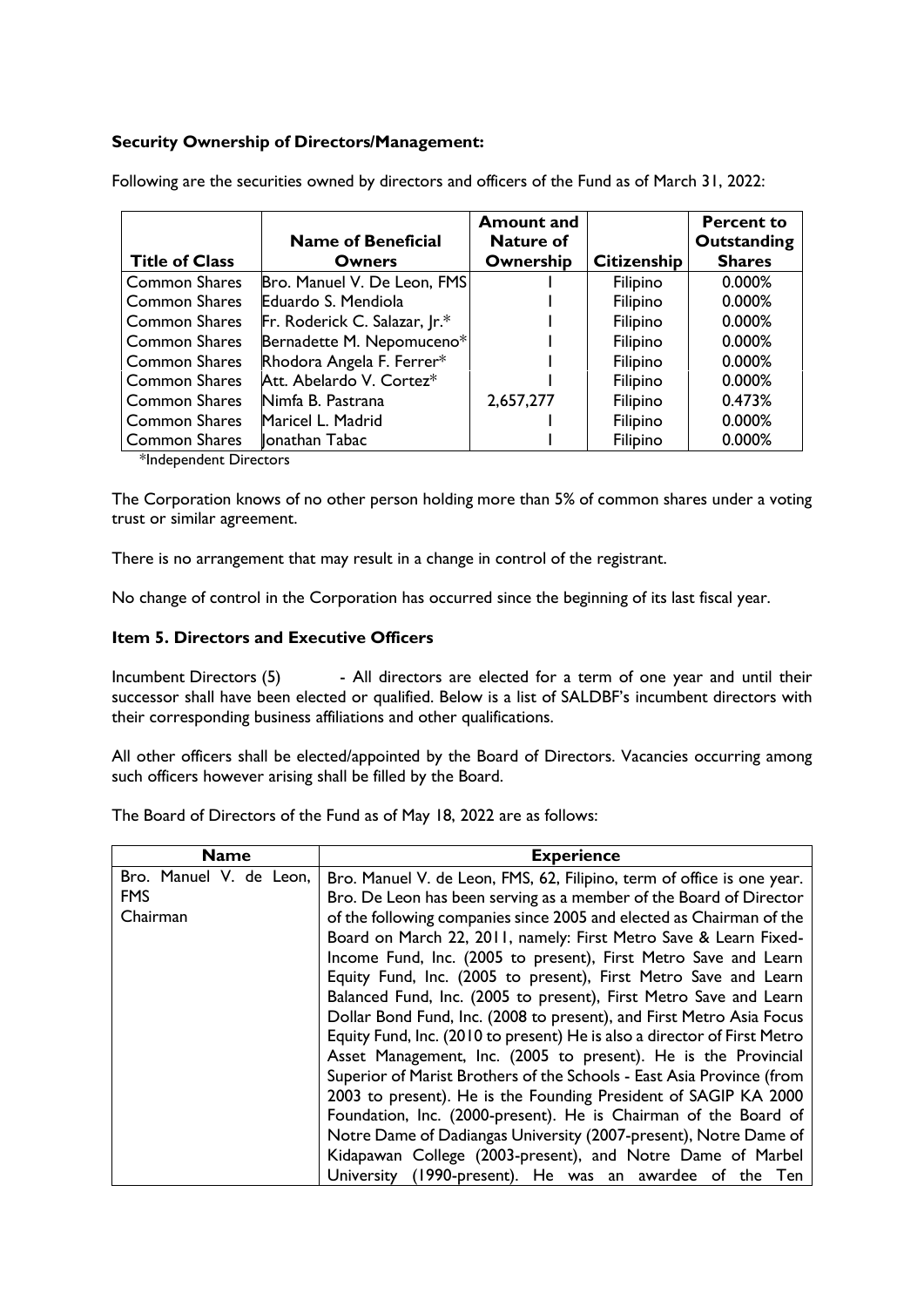|                                                 | Outstanding Young Men (TOYM) in 1992. He has masters and                                                                                                                                                                                                                                                                                                                                                                                                                                                                                                                                                                                                                                                                                                                                                                                                                                                                                                                                                                                                                                                                  |
|-------------------------------------------------|---------------------------------------------------------------------------------------------------------------------------------------------------------------------------------------------------------------------------------------------------------------------------------------------------------------------------------------------------------------------------------------------------------------------------------------------------------------------------------------------------------------------------------------------------------------------------------------------------------------------------------------------------------------------------------------------------------------------------------------------------------------------------------------------------------------------------------------------------------------------------------------------------------------------------------------------------------------------------------------------------------------------------------------------------------------------------------------------------------------------------|
|                                                 | doctorate degrees in Education from University of the Philippines.                                                                                                                                                                                                                                                                                                                                                                                                                                                                                                                                                                                                                                                                                                                                                                                                                                                                                                                                                                                                                                                        |
| Dr. Victor A. Abola                             | Dr. Victor A. Abola, 76, Filipino, term of office is one year. Dr. Abola                                                                                                                                                                                                                                                                                                                                                                                                                                                                                                                                                                                                                                                                                                                                                                                                                                                                                                                                                                                                                                                  |
| President                                       | is the current Program Director of the Strategic Business Economics<br>Program (SBEP) of the University of Asia and the Pacific (UA&P). He<br>is the Executive Director of the UA&P-FMIC Capital Market Research<br>Center and the Corporate Secretary of Research, Education and                                                                                                                                                                                                                                                                                                                                                                                                                                                                                                                                                                                                                                                                                                                                                                                                                                         |
|                                                 | Institutional Development Foundation, Inc. (REID). He is an director<br>of First Metro Save and Learn Balanced Fund, Inc. (since 2010). First<br>Metro Save and Learn Equity Fund, Inc. (since 2010), First Metro Save                                                                                                                                                                                                                                                                                                                                                                                                                                                                                                                                                                                                                                                                                                                                                                                                                                                                                                    |
|                                                 | & Learn Fixed Income Fund, Inc. (since 2010), First Metro Save and<br>Learn Dollar Bond Fund, Inc. (since 2010), First Metro Asia Focus<br>Equity Fund, Inc. (since 2010) and First Metro Securities Brokerage<br>Corp. (since 2010).                                                                                                                                                                                                                                                                                                                                                                                                                                                                                                                                                                                                                                                                                                                                                                                                                                                                                     |
|                                                 | He gives lectures on Macroeconomic Policy at the graduate school<br>level of the School of Economics. He was a lecturer in<br>Macroeconomics and Introduction to Money, Banking and Finance in<br>the Management Associates Program of the Development Bank of the<br>Philippines (2006-2010). He was the Chief of Party of the Fiscal Policy<br>Analysis Activity of the Department of Finance, a project funded by<br>the USAID in order to enhance policy analysis and revenue<br>forecasting capabilities of DOF's Domestic Finance Group. This work<br>involved completing one of Asia's first Microsimulation Models for<br>major taxes. He finished his doctorate degree in Development<br>Management from the University of Asia and the Pacific, where he<br>also received his M.S. in Industrial Economics. After obtaining his<br>Bachelor of Arts and Bachelor of Science in Commerce (major in<br>Accounting) from the De La Salle University, he obtained his CPA<br>certificate. Prior to this, he spent 15 years in Hong Kong as a<br>Consultant to PCI Capital Asia, Ltd. and later became the Executive |
|                                                 | Director of the Philippine Research Center (HK), Limited. He has<br>authored numerous articles that have appeared in local and foreign<br>newspapers and periodicals, and UA&P's research publications. He<br>co-authored with Dr. Bernardo M. Villegas the textbooks, Economics<br>An Introduction (now in its 6th edition) and Basic Economics (2nd ed.<br>2010). He is the author of the text/reference book Money, Banking<br>and Finance (2006).                                                                                                                                                                                                                                                                                                                                                                                                                                                                                                                                                                                                                                                                     |
| Ms. Karen Liza M. Roa<br>Director               | Ms. Karen Liza M. Roa, 53, Filipino. Ms. Roa is a new nominee<br>director. She has over 25 years of expertise in the field of finance<br>with a career that spans both domestic and international banking<br>operations, she has a wealth of experience that fuels her financial<br>skills. Has worked with some of the most renowned global companies<br>in banking and asset management, such as Chase Manhattan Bank,<br>SunGard Asia Pacific, trust banking groups of Philam Bank, and<br>Citibank NA. She also served as President and CEO of Philam Asset<br>Management, Inc. (PAMI). She was also a lecturer at the country's top<br>universities, Ateneo de Manila and UP, teaching business courses on<br>strategy, investment management, and financial services. She is the<br>currently the President and CEO of First Metro Asset Management,<br>Inc. (FAMI).                                                                                                                                                                                                                                                |
| Fr. Roderick C. Salazar<br>Independent Director | Fr. Roderick C. Salazar, 75, Filipino. He is an Independent Director of<br>First Metro Save and Learn Dollar Bond Fund, Inc., First Metro Save                                                                                                                                                                                                                                                                                                                                                                                                                                                                                                                                                                                                                                                                                                                                                                                                                                                                                                                                                                            |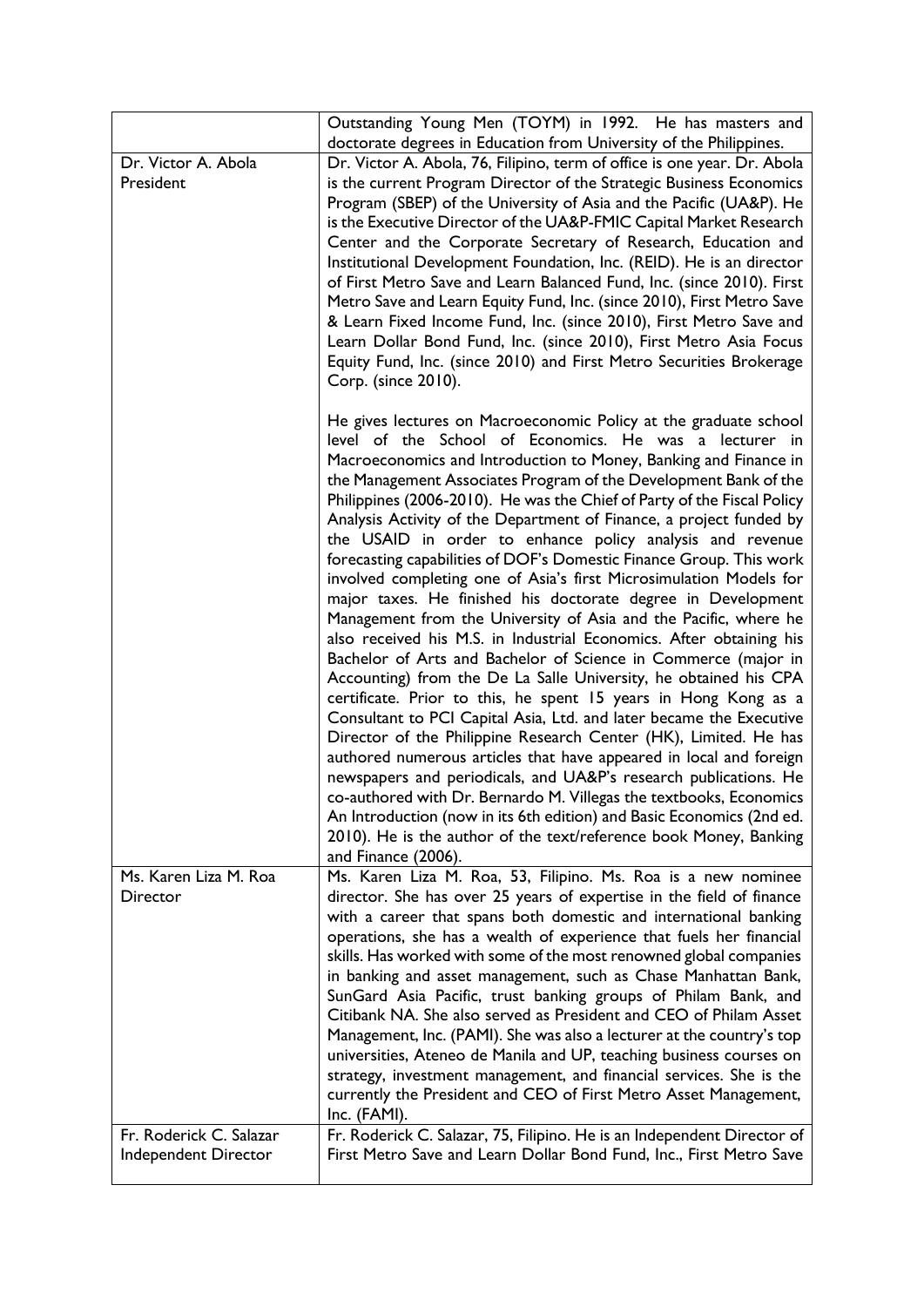|                                                            | and Learn Money Market Fund, Inc., First Metro Asia Focus Equity<br>Fund, Inc., and First Metro Save and Learn Philippine Index Fund, Inc.<br>For more than 15 years, until June 2014, he was Chair of the Board<br>of Trustees of St. Jude Catholic School in Manila. In 2017, he was<br>elected back to the same SJCS Board and served till 2020. He was the<br>Chair of the Board of Trustees of St. Scholastica's College,<br>Westgrove. He continues to be the Chair of the Board of Trustees<br>of St. Agnes Academy in Legazpi City. He is a past member of the<br>Board of Trustees of St. Paul University in Dumaguete City. He is the<br>Chair of the Board of Trustees of Center for Educational<br>Measurement (CEM). He was the Regional Secretary for Asia and the<br>Vice-president for Asia of the Office Internationale de l'Enseignement<br>Catholique (OIEC) [International Office of Catholic Education] after<br>serving as its President in 2011-2015. He also served as the Executive<br>Secretary of the Office of Education and Faith Formation of the<br>Federation of Asian Bishops Conferences (FABC-OEFF). Most of his<br>priestly ministry he spent at the University of San Carlos in Cebu City.<br>From 1975 until 2009, at USC he served in various administrative<br>positions including Vice President for Administration, Vice President<br>for Academic Affairs, Presidential Assistant for External and Alumni<br>Affairs, and President for four 3-year terms: 1987-1990; 1990-1993)<br>(2004-2007) (2007-2010).<br>On August 14, 2010, in the Archdiocese of Cebu, he received the<br>Papal Award Croce Pro Ecclesia et Pontifice for his years of service<br>to Catholic Education. His congregation appointed him Director of<br>SVD Mission Philippines, Inc, in 2014-2017. Catholic Educational<br>Association of the Philippines (CEAP), the unified group of all<br>Catholic schools in the country, he served as its President for 16<br>years. In September 2020, for his service to Catholic Education, |
|------------------------------------------------------------|----------------------------------------------------------------------------------------------------------------------------------------------------------------------------------------------------------------------------------------------------------------------------------------------------------------------------------------------------------------------------------------------------------------------------------------------------------------------------------------------------------------------------------------------------------------------------------------------------------------------------------------------------------------------------------------------------------------------------------------------------------------------------------------------------------------------------------------------------------------------------------------------------------------------------------------------------------------------------------------------------------------------------------------------------------------------------------------------------------------------------------------------------------------------------------------------------------------------------------------------------------------------------------------------------------------------------------------------------------------------------------------------------------------------------------------------------------------------------------------------------------------------------------------------------------------------------------------------------------------------------------------------------------------------------------------------------------------------------------------------------------------------------------------------------------------------------------------------------------------------------------------------------------------------------------------------------------------------------------------------------------------------------------------------------------|
| Ms. Rhodora Angela<br>F.<br>Ferrer<br>Independent Director | CEAP awarded him the Pro \Deo et Patria Award.<br>Ms. Rhodora Angela F. Ferrer, 52, Filipino, term of office is one year.<br>Ms. Ferrer is an Independent Director of First Metro Save and Learn<br>Dollar Bond Fund, Inc. (since 2014), First Metro Consumer Fund on<br>MSCI Philippines IMI, Inc. (since 2019), and First Metro Save and Learn<br>Balanced Fund, Inc. (since 2016).                                                                                                                                                                                                                                                                                                                                                                                                                                                                                                                                                                                                                                                                                                                                                                                                                                                                                                                                                                                                                                                                                                                                                                                                                                                                                                                                                                                                                                                                                                                                                                                                                                                                    |
|                                                            | Ms. Ferrer is currently the Executive Director of the Private<br>Education Assistance Committee (PEAC), the Trustee of the Fund for<br>Assistance to Private Education (FAPE). PEAC co-implements with<br>the Department of Education, the JHS Education Service Contracting<br>Program and the SHS Voucher Program with over 2 million grantees<br>in the country.                                                                                                                                                                                                                                                                                                                                                                                                                                                                                                                                                                                                                                                                                                                                                                                                                                                                                                                                                                                                                                                                                                                                                                                                                                                                                                                                                                                                                                                                                                                                                                                                                                                                                      |
|                                                            | Ms. Ferrer served as Executive Director for Catholic Educational<br>Association of the Philippines (from 2010 to 2014); Asst. Professor,<br>Education Department and Natural Science Department, St.<br>Scholastica's College (since 2007); Trainer for Teacher-Training<br>Programs, Foundation for Upgrading the Standards of Education<br>(FUSE), since 2004. She also served as Chairperson of the Training<br>Committee, Foundation for Upgrading the Standards of Education,<br>Inc. (FUSE) (2009 to 2010); Associate Professor, College of Education<br>at the University of the East (2009 to 2012).                                                                                                                                                                                                                                                                                                                                                                                                                                                                                                                                                                                                                                                                                                                                                                                                                                                                                                                                                                                                                                                                                                                                                                                                                                                                                                                                                                                                                                             |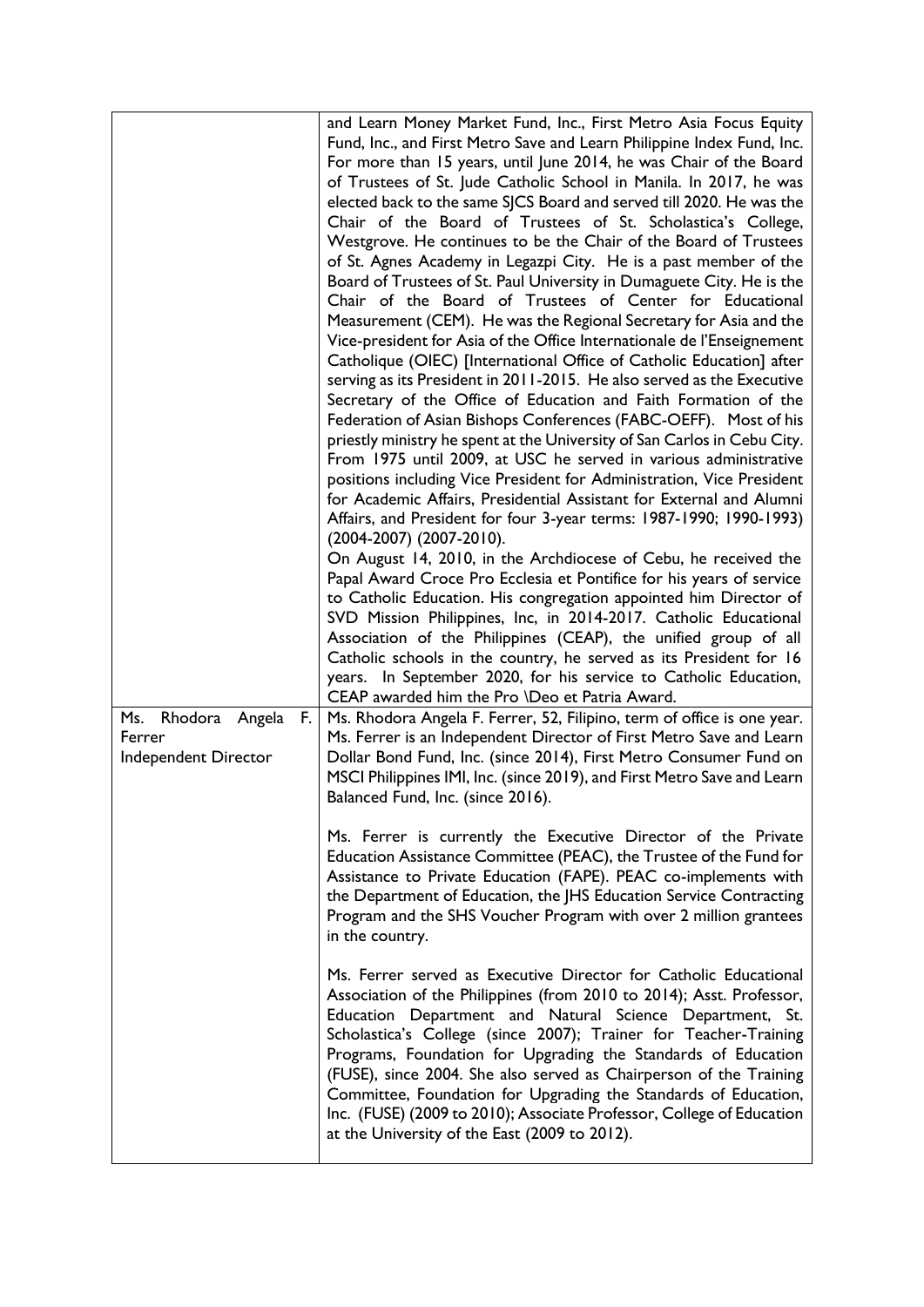| Ms. Ferrer finished her BS degree in Physics for Teachers (Cum          |
|-------------------------------------------------------------------------|
| Laude) at the Philippine Normal University and took up Masters in       |
| Education, Major in Physics at De La Salle University. She is currently |
| pursuing her Ph.D. in Educational Leadership and Management             |
| (Executive Program) at De La Salle University.                          |
| Ms. Ferrer finished Executive Courses in the areas of public policy     |
| and private sector development at the Lee Kuan Yew School of Public     |
| Policy of the National University of Singapore.                         |
|                                                                         |

The two (2) independent directors, namely, Fr. Roderick C. Salazar, Jr., SVD, and Ms. Rhodora Angela F. Ferrer have always possessed the qualifications and none of the disqualifications of an independent director.

## **Executive Officers**

| Ms. Maricel L. Madrid<br>Ms. Maricel L. Madrid, 43 years old, Filipino. She is a Senior Vice<br>President of First Metro Investment Corporation and currently heads<br>Treasurer<br>the company's Controllership Group. She also holds presidency and<br>directorship with SBC Properties, Inc., Prima Ventures Development<br>Corporation and FMIC Equities, Inc. Ms. Madrid also serves as the<br>Treasurer of- First Metro Securities Brokerage Corporation, First<br>Metro Asset Management, Inc., First Metro Save Learn Equity Fund,<br>Inc., First Metro Save and Learn Balanced Fund, Inc., First Metro Save<br>and Learn Fixed Income Fund, Inc., First Metro Save Learn Dollar<br>Bond Fund, Inc., First Metro Asia Focus Equity Fund, Inc., First Metro<br>Save and Learn Money Market Fund, Inc., First Metro Save and Learn<br>FOCCUS Dynamic Fund, Inc., First Metro Philippine Equity Exchange<br>Traded Fund, Inc., First Metro Consumer Funds on MSCI Philippines |
|------------------------------------------------------------------------------------------------------------------------------------------------------------------------------------------------------------------------------------------------------------------------------------------------------------------------------------------------------------------------------------------------------------------------------------------------------------------------------------------------------------------------------------------------------------------------------------------------------------------------------------------------------------------------------------------------------------------------------------------------------------------------------------------------------------------------------------------------------------------------------------------------------------------------------------------------------------------------------------|
|                                                                                                                                                                                                                                                                                                                                                                                                                                                                                                                                                                                                                                                                                                                                                                                                                                                                                                                                                                                    |
|                                                                                                                                                                                                                                                                                                                                                                                                                                                                                                                                                                                                                                                                                                                                                                                                                                                                                                                                                                                    |
|                                                                                                                                                                                                                                                                                                                                                                                                                                                                                                                                                                                                                                                                                                                                                                                                                                                                                                                                                                                    |
|                                                                                                                                                                                                                                                                                                                                                                                                                                                                                                                                                                                                                                                                                                                                                                                                                                                                                                                                                                                    |
|                                                                                                                                                                                                                                                                                                                                                                                                                                                                                                                                                                                                                                                                                                                                                                                                                                                                                                                                                                                    |
|                                                                                                                                                                                                                                                                                                                                                                                                                                                                                                                                                                                                                                                                                                                                                                                                                                                                                                                                                                                    |
|                                                                                                                                                                                                                                                                                                                                                                                                                                                                                                                                                                                                                                                                                                                                                                                                                                                                                                                                                                                    |
|                                                                                                                                                                                                                                                                                                                                                                                                                                                                                                                                                                                                                                                                                                                                                                                                                                                                                                                                                                                    |
|                                                                                                                                                                                                                                                                                                                                                                                                                                                                                                                                                                                                                                                                                                                                                                                                                                                                                                                                                                                    |
|                                                                                                                                                                                                                                                                                                                                                                                                                                                                                                                                                                                                                                                                                                                                                                                                                                                                                                                                                                                    |
|                                                                                                                                                                                                                                                                                                                                                                                                                                                                                                                                                                                                                                                                                                                                                                                                                                                                                                                                                                                    |
|                                                                                                                                                                                                                                                                                                                                                                                                                                                                                                                                                                                                                                                                                                                                                                                                                                                                                                                                                                                    |
|                                                                                                                                                                                                                                                                                                                                                                                                                                                                                                                                                                                                                                                                                                                                                                                                                                                                                                                                                                                    |
| IMI, Inc. and First Metro Save & Learn Philippine Index Fund, Inc.                                                                                                                                                                                                                                                                                                                                                                                                                                                                                                                                                                                                                                                                                                                                                                                                                                                                                                                 |
| She has more than 20 years of solid experience in the banking industry                                                                                                                                                                                                                                                                                                                                                                                                                                                                                                                                                                                                                                                                                                                                                                                                                                                                                                             |
| in the areas of audit, risk management, controllership and finance. She                                                                                                                                                                                                                                                                                                                                                                                                                                                                                                                                                                                                                                                                                                                                                                                                                                                                                                            |
| was the Controller during her six years stint with a local bank and                                                                                                                                                                                                                                                                                                                                                                                                                                                                                                                                                                                                                                                                                                                                                                                                                                                                                                                |
| served as a director and a member of the audit committee for one of                                                                                                                                                                                                                                                                                                                                                                                                                                                                                                                                                                                                                                                                                                                                                                                                                                                                                                                |
| the subsidiaries of the said banking group. She started her career as                                                                                                                                                                                                                                                                                                                                                                                                                                                                                                                                                                                                                                                                                                                                                                                                                                                                                                              |
| an external auditor with one of the top auditing firms in the country.                                                                                                                                                                                                                                                                                                                                                                                                                                                                                                                                                                                                                                                                                                                                                                                                                                                                                                             |
| Ms. Madrid is a Certified Public Accountant and graduated cum laude                                                                                                                                                                                                                                                                                                                                                                                                                                                                                                                                                                                                                                                                                                                                                                                                                                                                                                                |
| with a degree of Bachelor of Science in Accountancy from the                                                                                                                                                                                                                                                                                                                                                                                                                                                                                                                                                                                                                                                                                                                                                                                                                                                                                                                       |
| University of Santo Tomas.                                                                                                                                                                                                                                                                                                                                                                                                                                                                                                                                                                                                                                                                                                                                                                                                                                                                                                                                                         |
|                                                                                                                                                                                                                                                                                                                                                                                                                                                                                                                                                                                                                                                                                                                                                                                                                                                                                                                                                                                    |
| Atty. Nimfa B. Pastrana, 60 years old, Filipino. She is First Vice<br>Atty. Nimfa B. Pastrana                                                                                                                                                                                                                                                                                                                                                                                                                                                                                                                                                                                                                                                                                                                                                                                                                                                                                      |
| <b>Corporate Secretary</b><br>President and Asst. Corporate Secretary of First Metro Investment                                                                                                                                                                                                                                                                                                                                                                                                                                                                                                                                                                                                                                                                                                                                                                                                                                                                                    |
| Corporation. She is also the Corporate Secretary of First Metro Save                                                                                                                                                                                                                                                                                                                                                                                                                                                                                                                                                                                                                                                                                                                                                                                                                                                                                                               |
| and Learn Balanced Fund, Inc., First Metro Save & Learn Fixed-Income                                                                                                                                                                                                                                                                                                                                                                                                                                                                                                                                                                                                                                                                                                                                                                                                                                                                                                               |
| Fund, Inc., First Metro Save and Learn Equity Fund, Inc. (from May                                                                                                                                                                                                                                                                                                                                                                                                                                                                                                                                                                                                                                                                                                                                                                                                                                                                                                                 |
| 2005 to present), First Metro Save and Learn Dollar Bond Fund, Inc.<br>(from 2008 to present), First Metro Asia Focus Equity Fund, Inc. (from                                                                                                                                                                                                                                                                                                                                                                                                                                                                                                                                                                                                                                                                                                                                                                                                                                      |
| 2010 to present), First Metro Consumer Fund, Inc., First Metro Save                                                                                                                                                                                                                                                                                                                                                                                                                                                                                                                                                                                                                                                                                                                                                                                                                                                                                                                |
| and Learn Money Market Fund, Inc., First Metro Save and Learn                                                                                                                                                                                                                                                                                                                                                                                                                                                                                                                                                                                                                                                                                                                                                                                                                                                                                                                      |
| SALFOCCUS Dynamic Fund, Inc., First Metro Securities Brokerage                                                                                                                                                                                                                                                                                                                                                                                                                                                                                                                                                                                                                                                                                                                                                                                                                                                                                                                     |
| Corporation, First Metro Asset Management, Inc., PBC Capital                                                                                                                                                                                                                                                                                                                                                                                                                                                                                                                                                                                                                                                                                                                                                                                                                                                                                                                       |
| Investment Corporation, Prima Ventures Development Corporation,                                                                                                                                                                                                                                                                                                                                                                                                                                                                                                                                                                                                                                                                                                                                                                                                                                                                                                                    |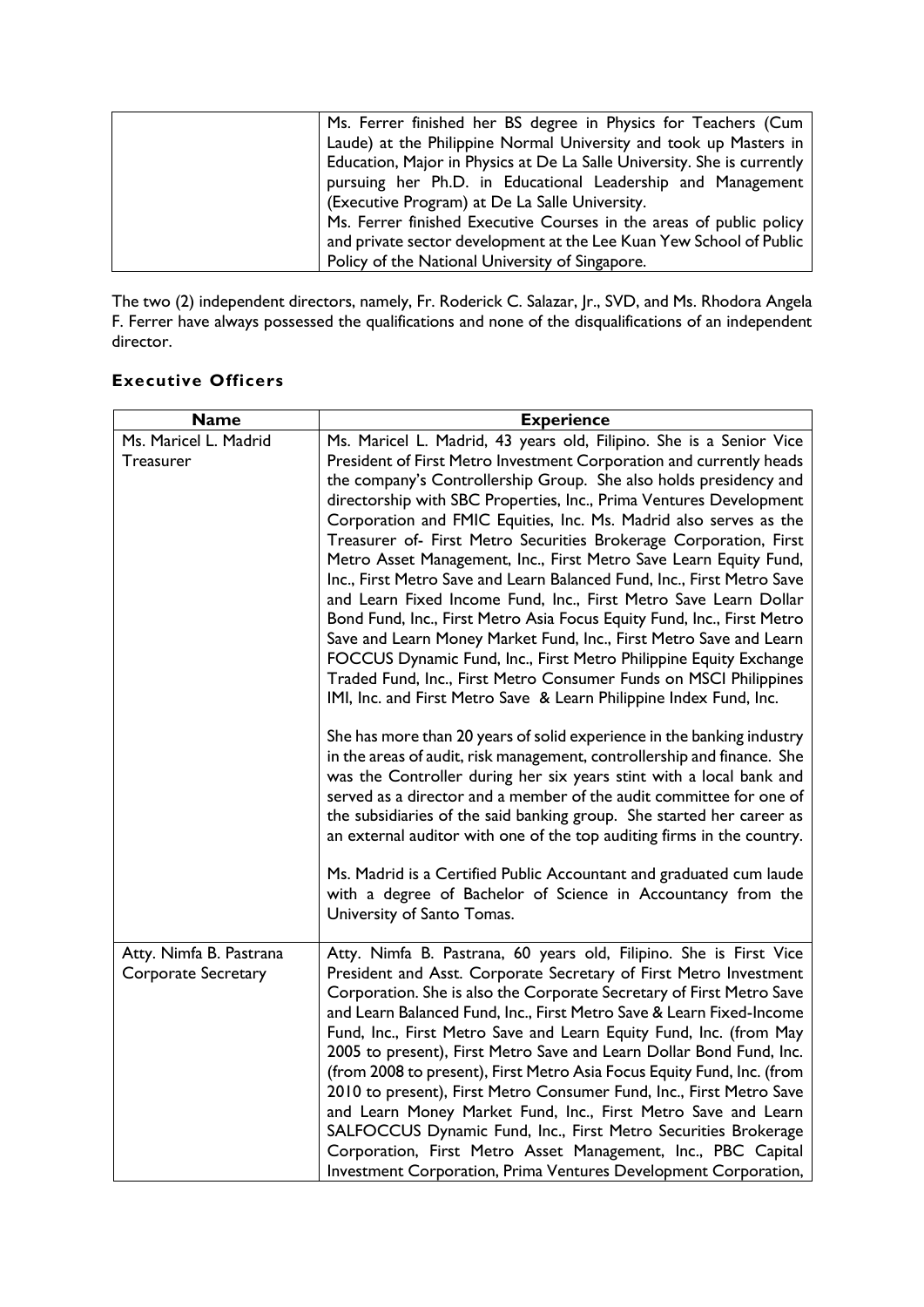|                                             | Resiliency (SPC), Inc., SBC Properties, Inc., FMIC Equities, Inc., and<br>First Metro Insurance Brokers, Corp.                                                                                                                                                                                                                                                                                                                                                                                                                                                                                                                                                                                                                                                                                                                                                                                                                                                                                                                                                                                                                                       |  |  |
|---------------------------------------------|------------------------------------------------------------------------------------------------------------------------------------------------------------------------------------------------------------------------------------------------------------------------------------------------------------------------------------------------------------------------------------------------------------------------------------------------------------------------------------------------------------------------------------------------------------------------------------------------------------------------------------------------------------------------------------------------------------------------------------------------------------------------------------------------------------------------------------------------------------------------------------------------------------------------------------------------------------------------------------------------------------------------------------------------------------------------------------------------------------------------------------------------------|--|--|
|                                             | She graduated from the University of the Philippines with a degree<br>A.B. Philosophy and from San Beda College with a Bachelor of Laws<br>degree.                                                                                                                                                                                                                                                                                                                                                                                                                                                                                                                                                                                                                                                                                                                                                                                                                                                                                                                                                                                                   |  |  |
|                                             | She joined First Metro Investment Corporation in February 2002.                                                                                                                                                                                                                                                                                                                                                                                                                                                                                                                                                                                                                                                                                                                                                                                                                                                                                                                                                                                                                                                                                      |  |  |
| Mr. Jonathan T. Tabac<br>Compliance Officer | Mr. Jonathan T. Tabac, 65 years old, Filipino. Term of office is one<br>year and has served as such from June 2018. He is also the<br>Compliance Officer of First Metro Securities Brokerage Corporation,<br>First Metro Save & Learn Fixed-Income Fund, Inc., First Metro Save<br>Equity Fund, Inc., First Metro Save<br>Learn<br>and<br>and<br>Learn Balanced Fund, Inc., First Metro Save and Learn Dollar Bond<br>Fund, Inc., First Metro Asia Focus Equity Fund, Inc., First Metro<br>Philippine Equity Exchange Traded Fund, Inc., and First Metro Asset<br>Management, Inc. (from May 2005 to present) and First Metro Save<br>and Learn Philippine Index Fund, Inc., First Metro Save and Learn<br>Money Market Fund, Inc. and First Metro Save and Learn FOCCUS<br>Dynamic Fund, Inc He served as AVP & Compliance Officer of<br>Citystate Savings Bank (2002-2003), Vice President of Maybank<br>Philippines (formerly PNB Republic Planters Bank)-1997-2001 and<br>Chairman of the Board of RPB Provident Fund, Unc, (1997-2001). Mr.<br>Tabac finished BSC-Accounting from University of Baguio. He is a<br>Certified Public Accountant. |  |  |

### **Significant Employees**

No person who is not an executive officer is expected by the Corporation to make significant contribution to its business.

### **Nominee Directors**

The following are the nominees to the Board of Directors for election during Annual Stockholders' Meeting on June 29, 2022**:**

Br. Manuel V. De Leon, FMS Mr. Victor A. Abola Ms. Karen Liza M. Roa Fr. Roderick C. Salazar, Jr., SVD \* Ms. Rhodora Angela F. Ferrer\* \*Independent Directors

#### **Independent Directors**

In accordance with SRC Rule 38(8), First Metro Save & Learn Dollar Bond Fund, Inc. (SALDBF) has formulated its rules relative to the election of independent directors, as follows:

The Nomination Committee shall have at least three (3) members, one of whom is an independent director, and it shall promulgate the guidelines and criteria to govern the conduct of the nomination. The nomination of independent director/s shall be conducted by the Committee prior to a stockholder's meeting. All recommendations shall be signed by the nominating stockholders together with the acceptance and conformity by the would-be nominees.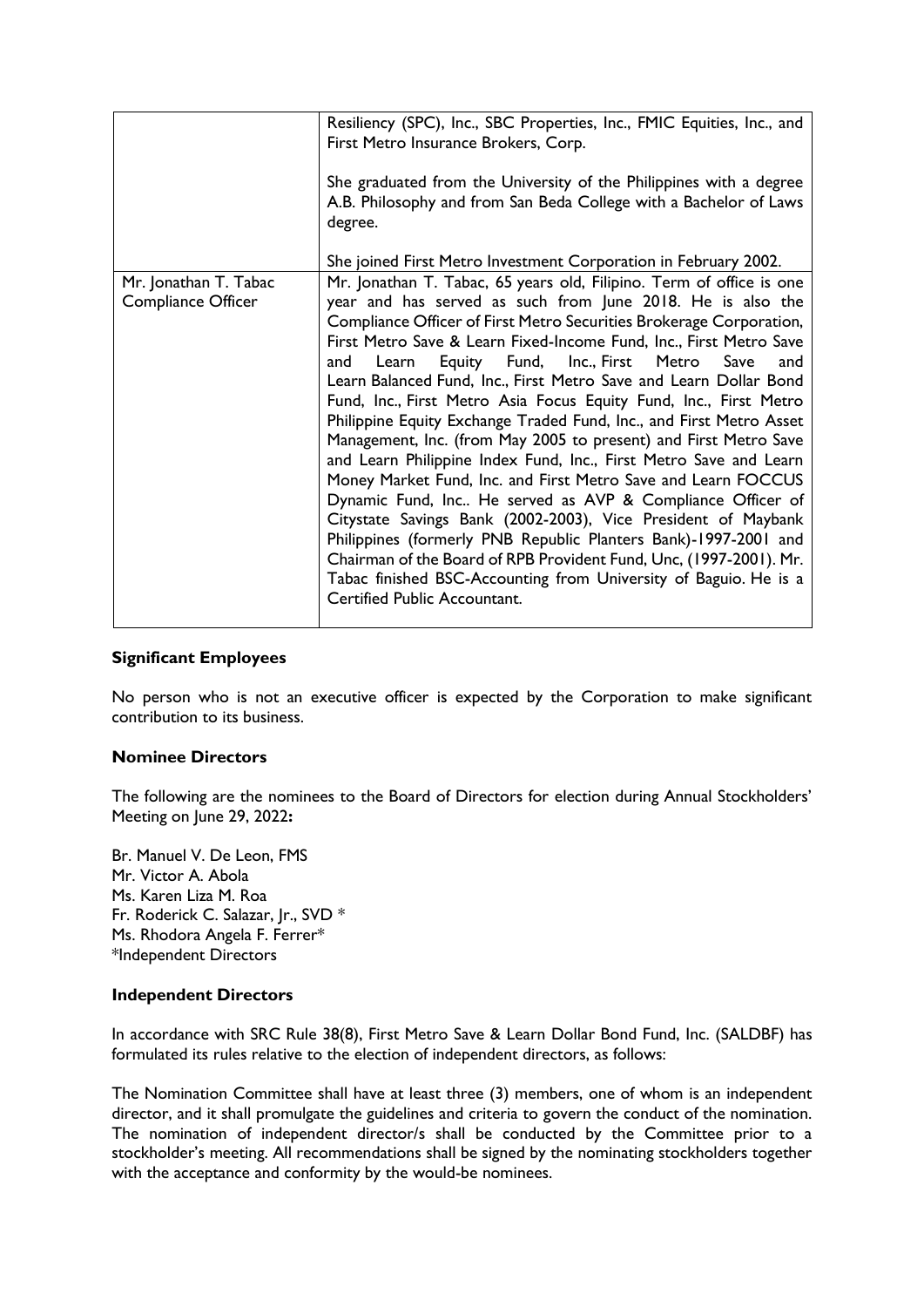After the nomination, the Committee shall prepare a Final List of Candidates which shall contain all the information about all the nominees for independent directors, as required under SRC Rule 38. Only nominees whose names appear on the Final List of Candidates shall be eligible for election as Independent Director/s. No other nomination shall be entertained after the Final List of Candidates shall have been prepared and no further nomination shall be entertained or allowed on the floor during the stockholders'/membership meeting.

Fr. Roderick C. Salazar and Ms. Rhodora Angela F. Ferrer are nominees for independent directors of First Metro Save and Learn Dollar Bond Fund, and they were recommended to the Nominations Committee for election as independent directors by Ms. Angielyn Cu, stockholder, in accordance with the foregoing rules. Ms. Cu has no relations with the nominees.

- **Fr. Roderick C. Salazar, Jr., SVD, 75, Filipino.** Independent Director. He is an independent director of Cebu Holdings Inc. (CHI) since 2005. For more than 15 years, until June 2014, he was Chair of the Board of Trustees of St. Jude Catholic School in Manila. He is currently the Chair of the Board of Trustees of St. Scholastica's College, Westgrove; and St. Agnes Academy in Legazpi City. He is a member of the Board of Trustees of St. Paul University in Dumaguete City and Center for Educational Measurement (CEM). He is the Regional Secretary for Asia, and the President of the Office Internationale de l'Enseignement Catholique (OIEC), while concurrently serving as the Executive Secretary of the Office of Education and Faith Formation of the Federation of Asian Bishops Conferences (FABC-OEFF). He worked in various and administrative positions at the University of San Carlos for 34 years (1975-2009) since his ordination to the priesthood on June 21, 1974. He was USC president for twelve years (four 3-year terms: 1987-1990; 1990-1993; 2002-2005; 2005-2008).
- **Ms. Rhodora Angela F. Ferrer**, **52, Filipino**. Ms. Ferrer served as Executive Director for Catholic Educational Association of the Philippines (from 2010 to 2014); Asst. Professor, Education Department and Natural Science Department, St. Scholastica's College (since 2007); Trainer for Teacher-Training Programs, Foundation for Upgrading the Standards of Education (FUSE), since 2004. She also served as Chairperson of the Training Committee, Foundation for Upgrading the Standards of Education, Inc. (FUSE) (2009 to 2010); Associate Professor, College of Education at the University of the East (2009 to 2012); Chairperson, Natural Science Department, St. Scholastica's College, Dean of Student Affairs, St. Scholastica's College (2004 to 2007). Ms. Ferrer is also an Independent Director since 2014 of First Metro Save and Learn Dollar Bond Fund, Inc. and First Metro Consumer Fund on MSCI Phils., IMI Inc. since 2019.

The current members of the Nomination Committee are, Bro. Manuel V. De Leon, FMS, Ms. Rhodora Angela F. Ferrer and Fr. Roderick Salazar. Bro. De Leon is the Chairman of the Committee.

## **Legal Proceedings**

To the knowledge and/or information of the Company, there are no materials legal proceedings filed by or against the directors and executive officers of the company nor any petition for bankruptcy, conviction by final judgment or violation of Securities Law has been filed, issued or committed during the past 4 years since its operations.

## **Family Relationships**

There are no family relationships among the directors and officers listed above up to the fourth civil degree either by consanguinity or affinity among the Directors, Officers or persons nominated.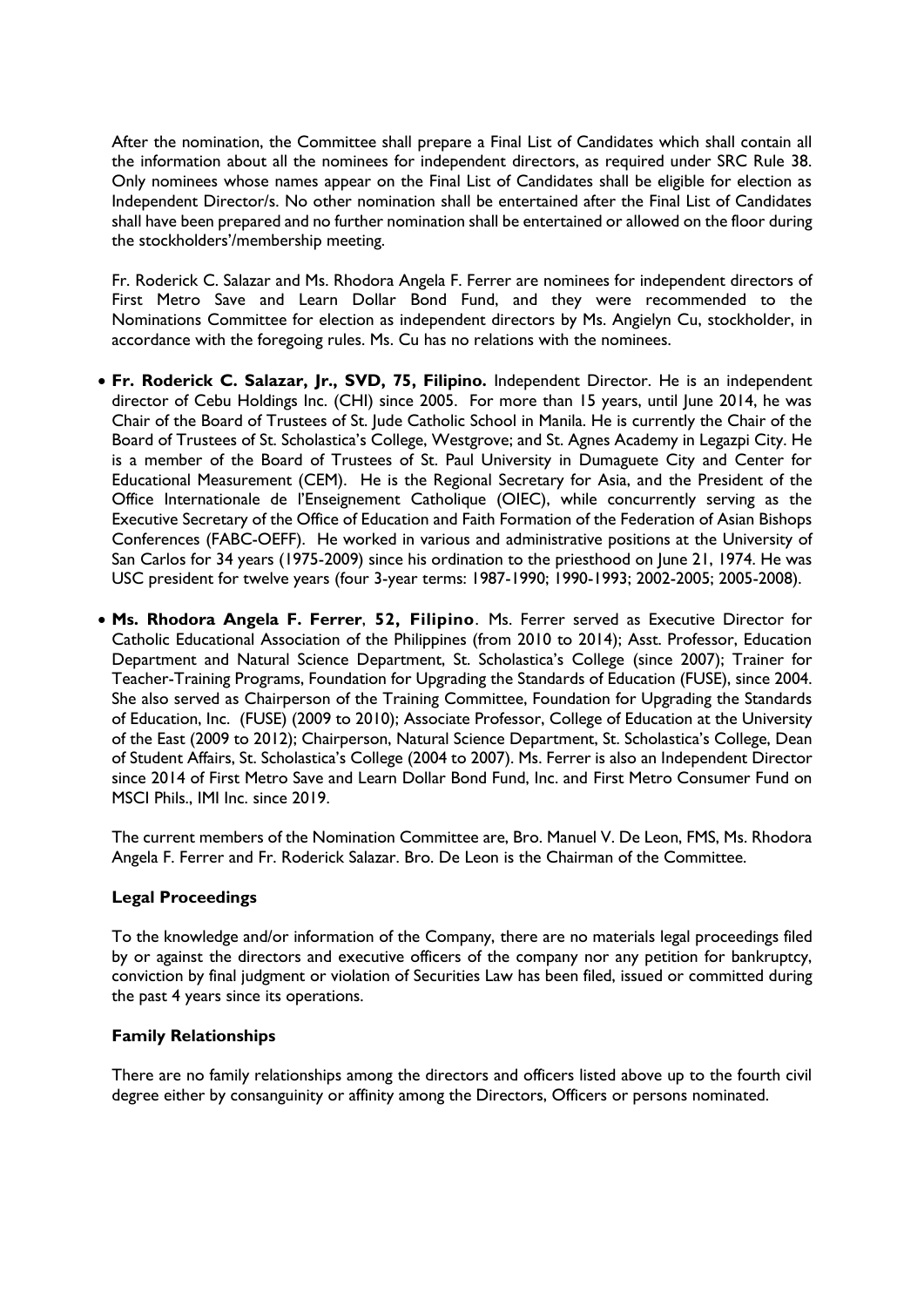### **Relationships and Related Transactions**

There had been no material transaction nor is there any material transaction currently proposed to which the Company was, or is a party, or in which any director or executive officer of the Company, had or is to have a direct or indirect material interest.

### **Item 6. Compensation of Executive Officers and Directors**

Per Diem payments to directors and officers for the year ended December 31, 2021, 2020 and 2019 are as follows:

|                           | 2022        |             |         |          |
|---------------------------|-------------|-------------|---------|----------|
|                           | (Estimated) | <b>2021</b> | 2020    | 2019     |
| <b>Directors</b>          | 250,000     | PI75,000    | \$4,665 | P217,500 |
| <b>Executive Officers</b> | 77.500      | 28,800      | I.525   | 54,500   |
| Aggregate Annual Per Diem | ₽327.500    | P203,800    | \$6.190 | ₽272,000 |

Per diem of Directors, Corporate Secretary and Officers of the Fund amounting to P10,000, P3,000, P2,500, respectively, are given during their Annual Stockholders' and regular board meetings.

### **Employment Contracts, Termination of Employment and Change-in Control Arrangements**

There are no compensatory plans or arrangement with respect to any of its executive officers that can result to the resignation, retirement or any other termination of such executive officer's employment with the Fund; neither from a change in control of the registrant or a change in the named executive officer's responsibilities.

### **Item 7. Independent Public Accountants**

SGV & Co. is the external auditor of First Metro Save & Learn Dollar Bond Fund Inc. Representatives of SGV & Co. are expected to be present at the stockholders meeting on June 29, 2022. They will have the opportunity to make a statement if they desire to do so and they are expected to be available to respond to appropriate questions.

For the year 2022, SALDBF will still be engaging the services of SGV.

In compliance with SRC Rule 68, par. 3 (b)(ix), the signing partner of the auditing firm is rotated every after five (5) years of engagement. Redgienald G. Radam, signed the independent auditors' report starting the year 2021 while Janet A. Paraiso, signed the independent auditors' report for the years 2020 and 2019. The reports of auditors on the financial statements of the company for the years ended December 31, 2021, 2020 and 2019 contained unqualified opinions.

There are no disagreements with the auditors on any matter of accounting principles or practices, financial statement disclosures, auditing scope or procedures, which disagreements, if not resolved to their satisfaction, would have caused the auditors to refer thereto in their respective reports on the financial statements for such years.

The aggregate fees paid for the professional services rendered by SGV & Company for the audit of our Financial Statements for the year 2021 is P53,663 and P141,680 for 2020 and 2019. SGV & Co. conducted the audit in accordance with auditing standards generally accepted in the Philippines to obtain reasonable assurance about whether the financial statements are free of material misstatements. Their audit also includes assessing the accounting principles used and significant estimates made by the management, as well as evaluating the overall financial statement presentation.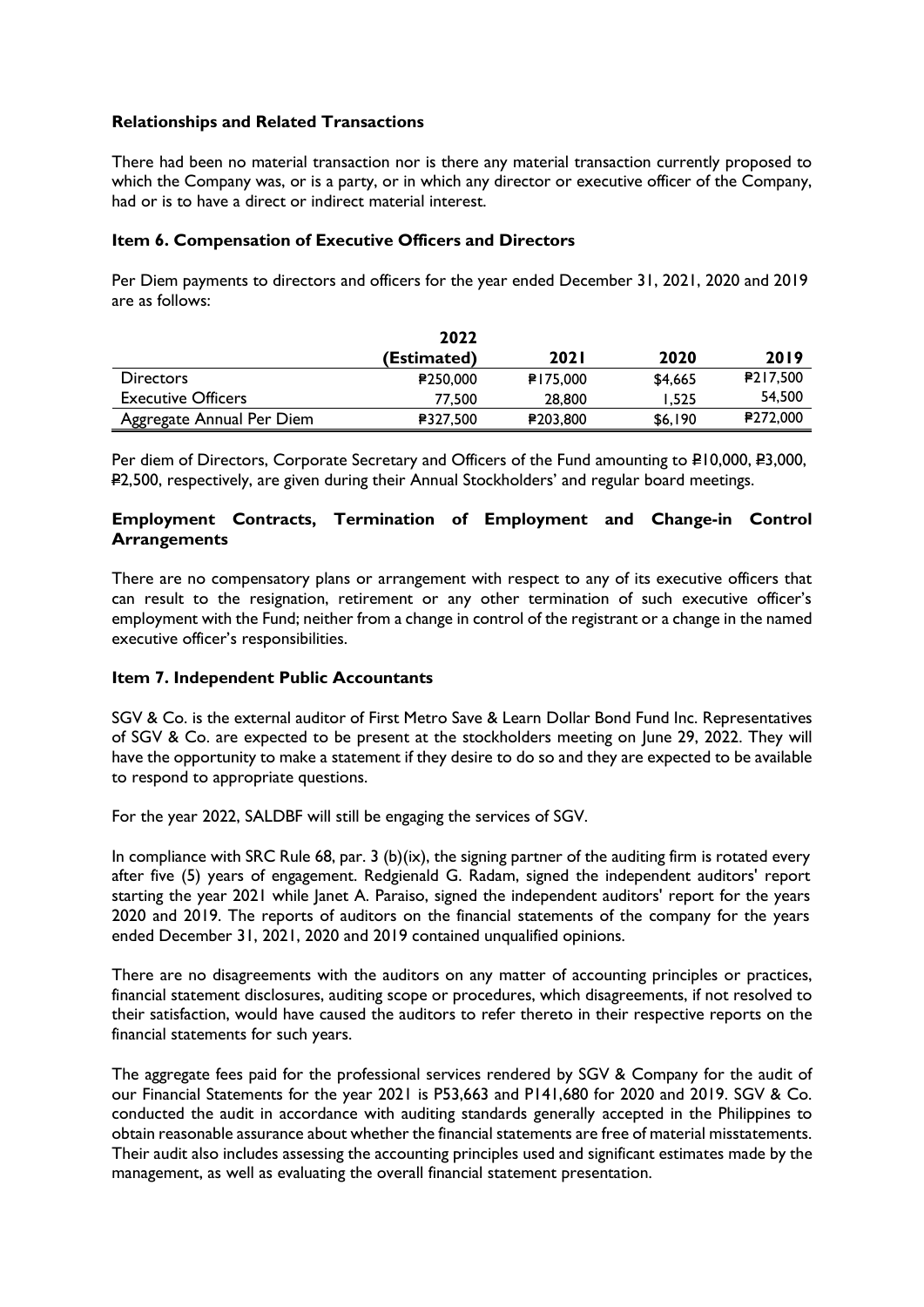There are no tax fees paid for the last 2 years for professional services rendered by SGV & Co. for tax accounting compliance, advice, planning and any other form of tax service.

SALDBF's Audit Committee is chaired by Ms. Bernadette Nepomuceno with Ms. Rhodora Ferrer and Mr. Eduardo Mendiola as members.

## **C. ISSUANCE AND EXCHANGE OF SECURITIES**

### **Item 11. Authorization or Issuance of Securities Otherwise than for Exchange –N/A**

## **D. OTHER MATTERS**

#### **Item 17. Amendment of Charters, By-Laws or Other Documents-**

The Board of Directors during its special meeting on December 16, 2021 approved the amendment of the Articles of Incorporation to to comply with the provisions of the Revised Corporation Code (RCC), Securities Regulation Code (SRC), and Investment Company Act (ICA) and their implementing rules and regulations, as advised by the Securities and Exchange Commission.

- i.Amendment of the Primary Purpose to include the provisions under the ICA IRR and its amendments.
- ii.Amendment of the Secondary Purpose to delete the provisions not compliant or consistent with the ICA IRR.
- iii.Amendment of Article VII to delete the provision not consistent with Rule 10.4 of the ICA IRR.
- iv.Amendment of the By-Laws to align provisions with the Revised Corporation Code.

The proposed amendment is pursuant to the provisions of the Investment Company Act (ICA) and their implementing Rules and Regulations.

This matter will be submitted to the stockholders for approval.

The Board of Directors in the same meeting, approved the amendment of SALDBF By-Laws to comply with the provisions of the Revised Corporation Code (RCC), Securities Regulation Code (SRC), and Investment Company Act (ICA) and their implementing rules and regulations, as advised by the Securities and Exchange Commission.

This matter will be submitted to the stockholders for information.

#### **Item 18. Other Proposed Item**

- 1. Approval of the minutes of the meeting of the stockholders held on June 16, 2021, with the following points:
- a) Approval of the Minutes of the Annual Stockholders' Meeting held on September 16, 2020
- b) Annual Report to the Stockholders
- c) Ratification of all Acts and Resolutions of the Board of Directors, Management and All Committees for the fiscal year 2020, including the following:
	- i. Renewal of Management and Distribution Agreement
- d) Election of the Members of the Board of Directors for the year 2021-2022
- e) Appointment of External Auditor for the year 2021.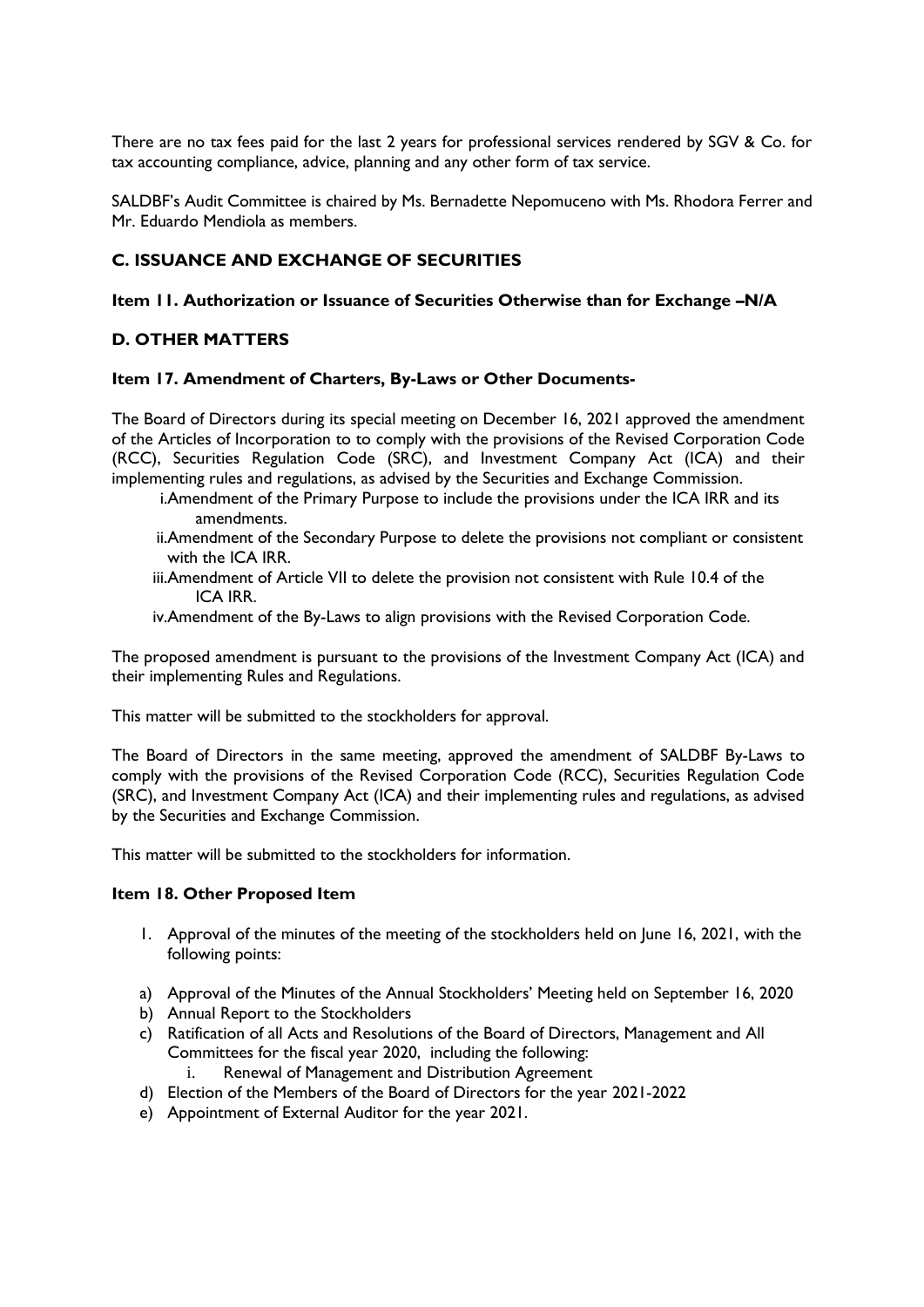- 2. Ratification of Corporate Acts
	- a) Ratification of the minutes of the board meeting and all acts and resolutions of the Board, including among others the following:
		- i. Renewal to the Management Distribution Agreement with FAMI
- 3. Amendment to the Articles of Incorporation and By-Laws as follows:
	- i.Amendment of the Primary Purpose to include the provisions under the ICA IRR and its amendments.
	- ii.Amendment of the Secondary Purpose to delete the provisions not compliant or consistent with the ICA IRR.
	- iii.Amendment of Article VII to delete the provision not consistent with Rule 10.4 of the ICA IRR.
	- iv.Amendment of the By-Laws to align provisions with the Revised Corporation Code.
- 4. Amendment of Registration Statement and Prospectus in order to reflect the approved Increase of Authorized Capital Stock

The application for the increase of authorized capital stock has been approved by the Commission last March 4, 2022. The Fund will amend its registration statement and prospectus to reflect the approved authorized capital stock.

- 5. Election of the Members of the Board of Directors for the year 2022-2023 Please refer to the list of nominees under Item 5 – "Directors and Executive Officers – Nominee Directors" for the details.
- 6. Appointment of Sycip Gorres Velayo & Co. (SGV) as External Auditors for the year 2022 Please refer to the write-up under Item 7 "Independent Public Accountants" for the details.

## **Voting Procedure**

The matters included in the agenda require the approval of the stockholders, as follows:

- 1. For the approval of the minutes of the 2021 meetings and the ratification/approval of the acts and resolutions of the Board, and the appointment of the external auditor, a majority vote of the stockholders present in the meeting is sufficient.
- 2. For the Amendment in the Articles of Incorporation the vote of at least 2/3 of the outstanding capital stock is required for its approval. For the amendment of the By-laws, a majority vote of the stockholders present in the meeting is sufficient.
- 3. For the election of Directors The votes of all the shares present or represented by proxy at the meeting will be on a per share basis.

Article III of Section 7 of the By-Laws states that "unless otherwise provided by law, each stockholder shall at every meeting of the stockholders be entitled to one vote, in person or by proxy, for each share with voting right held by such stockholder. At all meetings of the stockholders, all elections and all questions, except in cases where other provision is made by statue or by these By-Laws, shall be decided by the plurality vote of stockholders present in person or by proxy and entitlement to vote thereat, a quorum being present. Unless required by law, or demanded by a stockholder present in person or by proxy at any meeting and entitlement to vote thereat, the vote on any question need not be by ballot. On a vote ballot, each ballot shall be signed by the stockholder voting, or in his name by his proxy if there be such proxy, and shall state the number of shares voted by him.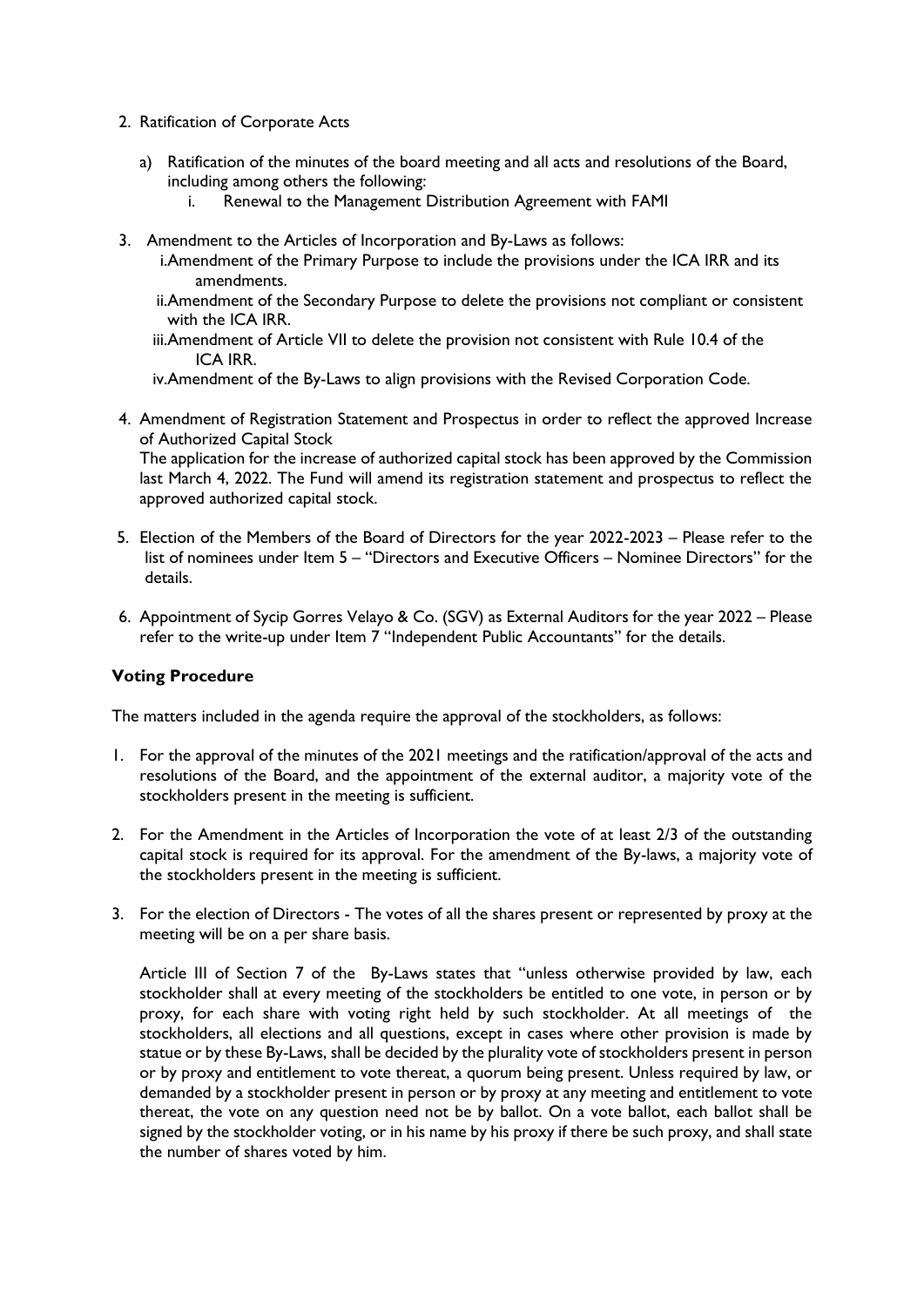4. Methods by which votes will be counted

Voting shall be made *viva voce,* through the raising of the hands or electronically by poll during the meeting and counted manually/electronically by the Corporate Secretary. The duly accomplished proxy forms indicating votes for the particular items, sent by the stockholder prior the meeting, shall be tallied in advance by the Corporate Secretary accordingly.

The Board of Directors in its special meeting held on May 22, 2020, approved the adoption of guidelines to allow participation through remote/electronic means of communication in board/shareholders' meeting. The guidelines detail mainly: a) the mechanism to verify the identity of the shareholders: (b) the measures to ensure that all shareholders have the opportunity to participate in the meeting; and (c) the mechanism to enable shareholders to vote during the meeting.

### **FIRST METRO SAVE & LEARN DOLLAR BOND FUND, INC. YEAR 2021 ANNUAL REPORT ON SEC FORM 17-A WILL BE PROVIDED WITHOUT CHARGE TO EACH STOCKHOLDER UPON WRITTEN REQUEST ADDRESSED TO:**

#### **Atty. Nimfa Balmes-Pastrana**

Corporate Secretary First Metro Save & Learn Fixed-Income Fund, Inc. 18th Floor, PS Bank Center 777 Paseo de Roxas, corner Sedeño St., Makati City

After reasonable inquiry and to the best of my knowledge and belief, I certify that the information set forth in this report is true, complete and correct. This report is signed in Makati City on June 6, 2022.

# **FIRST METRO SAVE & LEARN DOLLAR BOND FUND, INC.**

By:

Barmer . Hostrana **NIMFA BALMES- PASTRANA** 

Corporate Secretary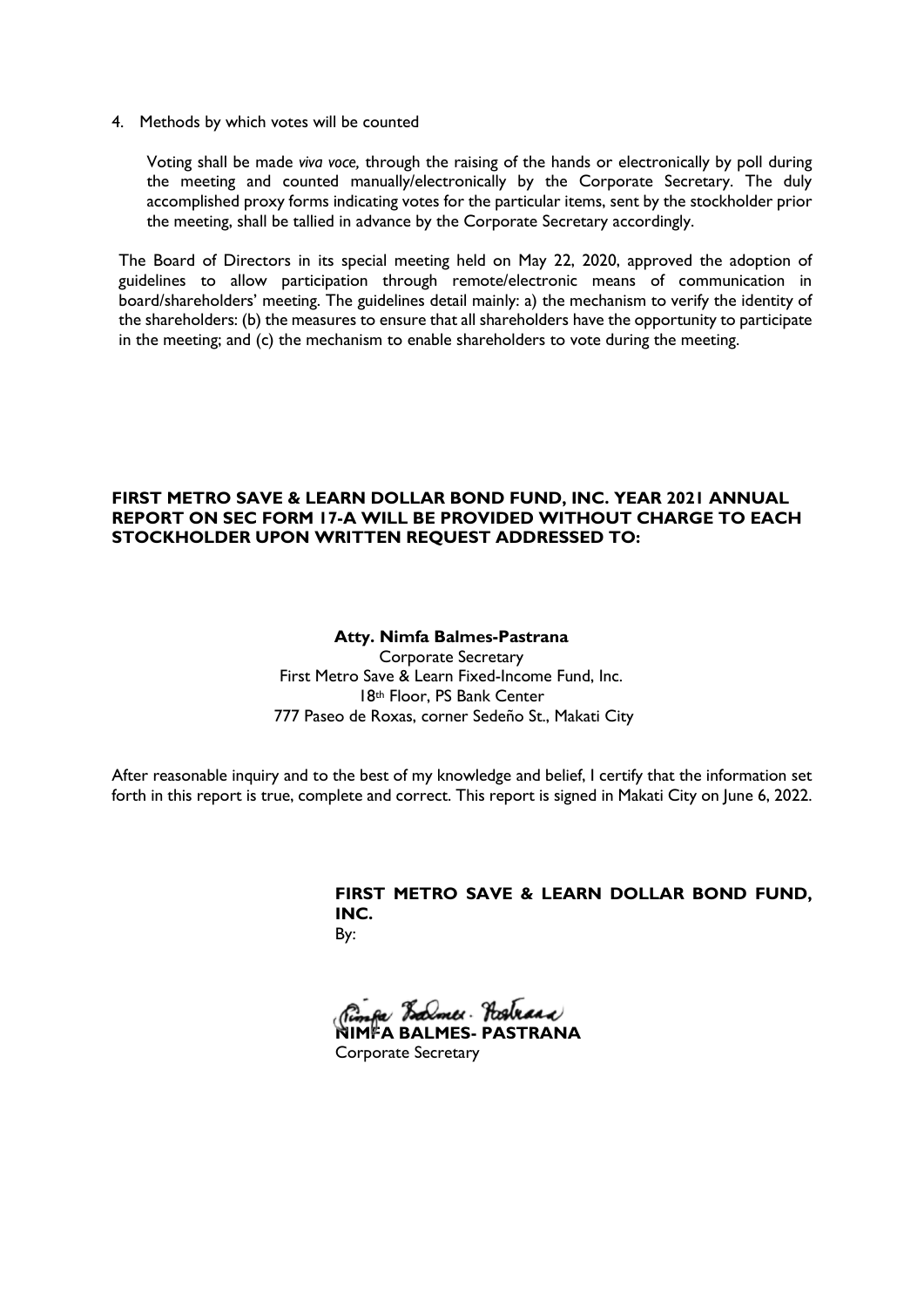## **PART II -COMPANY PROFILE**

#### **Brief Description of the General Nature and Scope of Business of the Company**

The registrant is a stock corporation incorporated on March 1, 2018. It appointed First Metro Asset Management, Inc. (FAMI) as principal distributor of its shares of stock and will not sell or agree to sell any shares of its capital stock except through FAMI.

As of December 31, 2019, the registrant's total sales were  $P458.94$  million. This is the main source of the company's revenues for the year.

FAMI'S marketing strategy will be based on the strategic partnership of CEAP, Marist and First Metro Investment Corp. FAMI will capitalize on the endorsement of the CEAP in order to educate the teachers on the concept of savings and mutual fund investing. The CEAP membership composed of over 20,000 teachers will be a primary source of retail investors. This competitive advantage will be further strengthened by FMIC's good track record, market experience and credibility, and position as the largest investment bank and backed-up by the largest universal bank in the country.

FAMI has set up a marketing network and accredits sub-distributors or agents to sell the shares. Accredited sub-distributors or agents are directly liable to FAMI.

FAMI will likewise capitalize on its relationships with the companies under the Metrobank Group. The group, with its total employee force of over 14,000 will be an excellent source of retail investors and referrals to high net-worth individuals. The corporations under the group are potential sources of institutional funds that will enable the FAMI mutual funds to attain critical mass at a faster pace.

## **Competition**

The competitive environment for the company's products includes not only the products and services offered by the other Mutual Fund players, but all other investment instruments that the Company's target market has access to.

The registrant's main competitors are the other mutual funds in the Dollar Bond Fund category of Philippine mutual funds. It considers the dollar bond funds of BPI and Philam, as its main competitors. As of December 31, 2021, these two competitor Funds represent around 96.57% of the total dollar bond funds sector. The company will be competing initially in terms of return on investment (ROI) and later on in terms of Fund size**.** 

#### **Effect of existing governmental regulation**

The Fund is governed by the provisions in its prospectus that incorporated relevant investment rules and regulations by regulators such as the Investment Company Act (ICA) and the SEC, among others. The Fund primarily invests in fixed income instruments and securities such as but not limited to, government treasury notes and bills, private debt securities, short-term placements and other fixed income instruments or securities.

The Fund's investment activities are also by the following limits/conditions as set out in the revised Implementing Rules and Regulations (IRR) of ICA.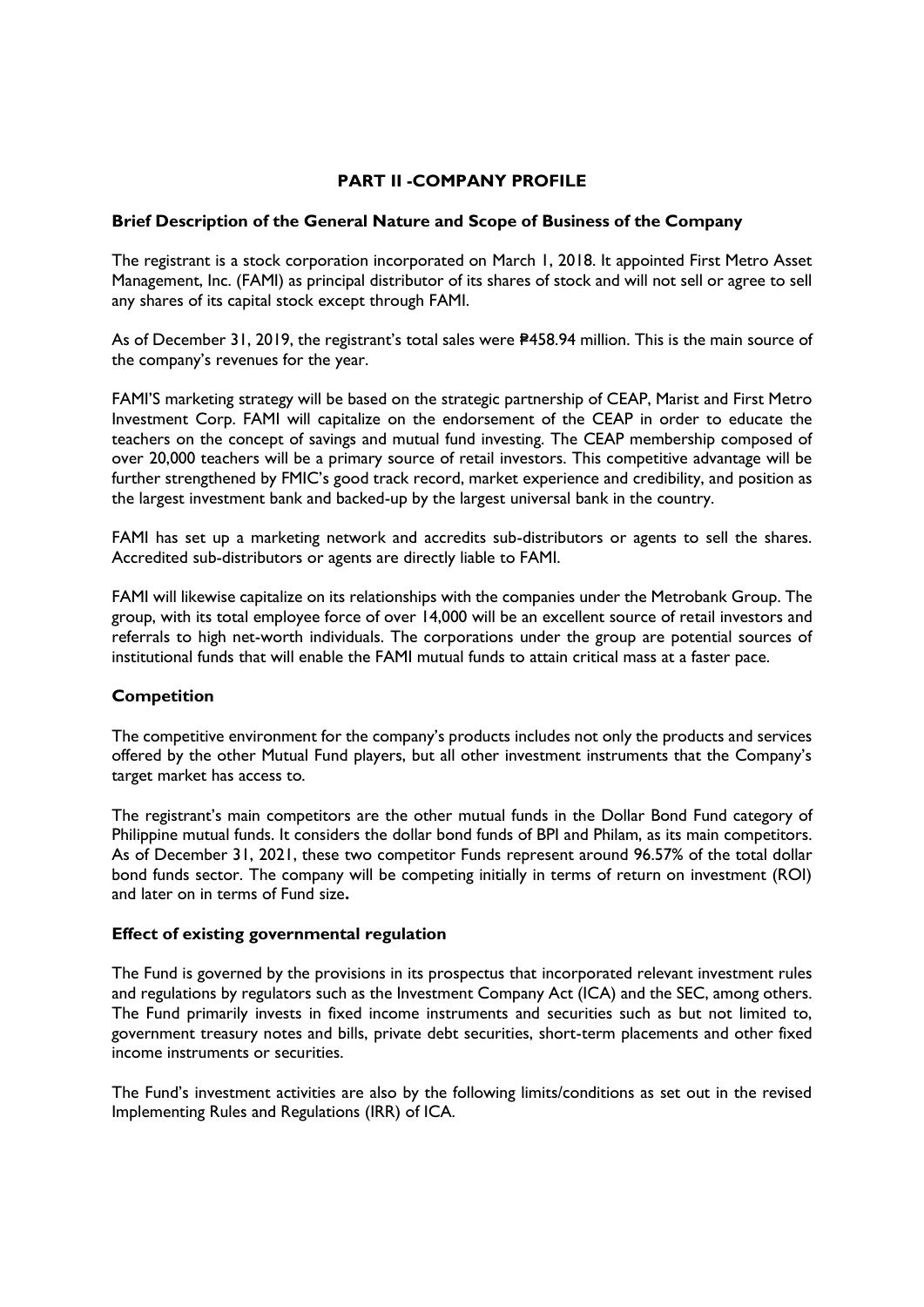a. As a Fund-of-Funds, the Fund shall be subject to the following:

i. The Fund shall invest more than fifty percent (50%) of all its assets in other collective investment scheme;

- ii. The Target Fund shall not be a Feeder Fund;
- iii. The Target Funds are CIS established by another Fund Manager/s, asset management company/ies or fund operator/s;
- iv. The Target Fund shall provide ample protection to the investors of the feeder fund. If the target fund is a foreign fund, it shall have assessed to have broadly implemented the IOSCO Principles relevant to collective investment schemes;
- v. The Target Fund publishes Quarterly/Semi-Annual and Annual Reports;
- vi. Investment limit of fifteen percent (15%) in non-collective investment scheme or entity;
- vii. The investment objectives of the Target Fund is aligned with that of the Fund-of-Funds;
- viii. The Fund-of-Funds is compliant with Rule 6.10 of the Implementing Rules and Regulations of the Investment Company Act;
- ix. The Target Fund is supervised by a regulatory authority, as follows:

1. A local Target Fund shall either be registered with the Commission or approved by the Bangko Sentral ng Pilipinas;

2. A Target Fund constituted in another economy shall be registered/authorized/approved, as the case may be, in its home jurisdiction by a regulatory authority that is an ordinary or associate member of the IOSCO.

x. Investments in target funds shall be held for safekeeping by an institution registered/authorized/approved by a relevant regulatory authority to act as third party custodian.

xi. The custodian can liaise with the offshore target fund on the transactions of the feeder fund.

- xii. The Fund Manager can invest the funds of the feeder fund, fund-of-funds or co-managed funds to a target fund that is administered by the Fund Manager or its related party/company provided that:
	- 1. There shall be no cross-holding between the feeder fund or fund-of-funds and the target funds where cross-holding refers to the holding of securities in another by two (2) or more funds;
	- 2. All initial charges on the target fund are waived; and
	- 3. The management fee shall be charged only once, either at the level of the feeder fund, fund-of-funds, co-managed funds or at the level of the target fund, whichever is lesser.
- b. The maximum investment in any single enterprise or issuer shall not exceed an amount equivalent to fifteen percent (15%) of its net assets, nor shall the total investment of the fund exceed ten percent (10%) of the outstanding securities of the Fund.
- c. There shall be no investment of more than twenty percent (20%), in aggregate, of its net assets in transferable securities, money market securities, deposits and financial derivatives issued by a single entity or issuer.
- d. Deposits shall not exceed twenty percent (20%) of its net assets in a single bank/non-bank with a quasi-bank license excluding monies for liquidation of a revoked Investment Company.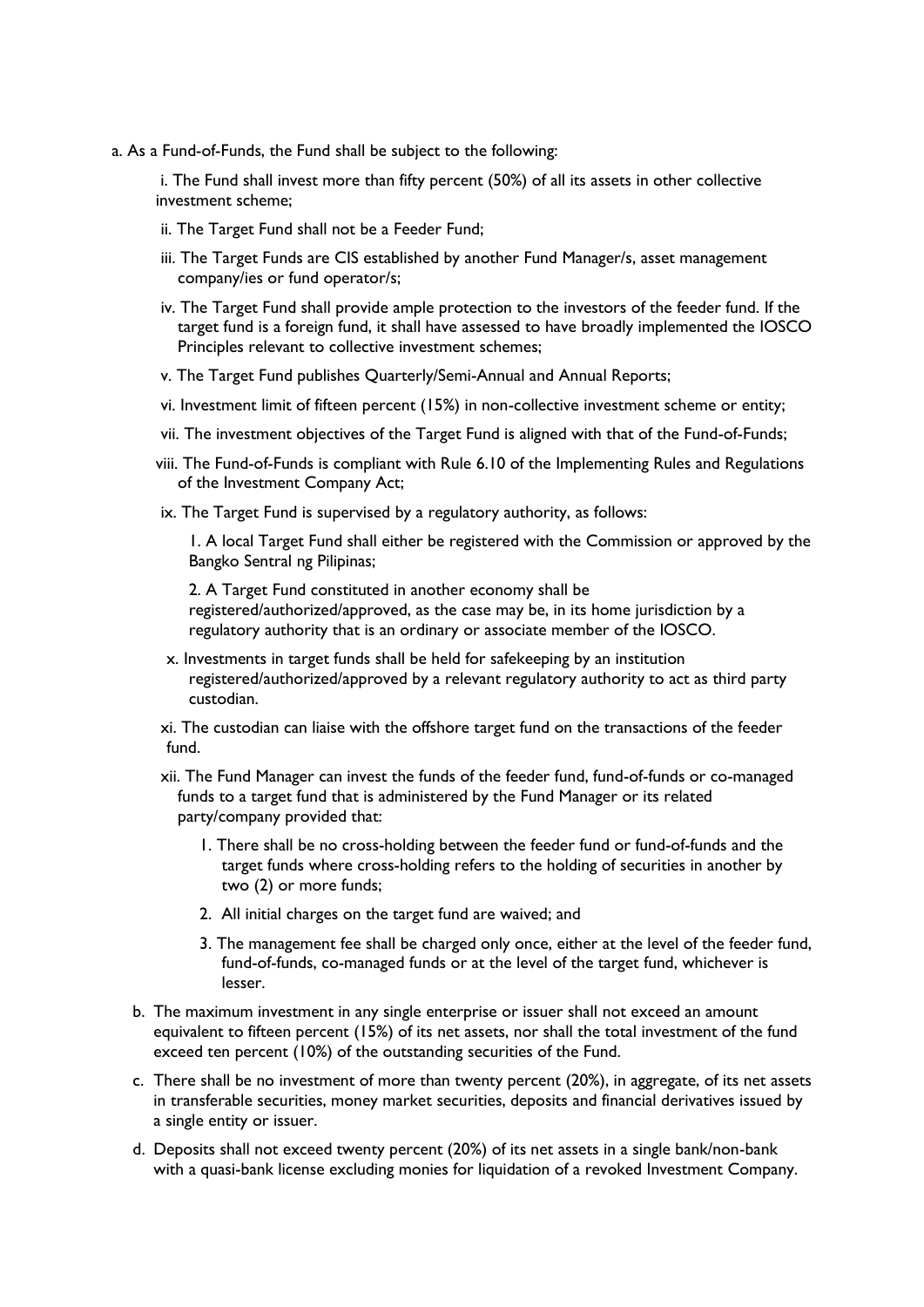- e. The investment in the following shall not exceed five percent (5%) of the net assets of the Investment Company:
	- i. Deposits placed with a non-investment grade or unrated deposit taking institution;
	- ii. Debt securities or money market instruments not dealt in an organized market or issued by an unrated or non-investment grade issuing body;
	- iii. Over-the-counter financial derivatives with non-investment grade or unrated counterparty, unless the derivatives are used for efficient portfolio management which the investment aggregate shall not exceed more than twenty percent (20%) of the assets of the Fund.
	- iv. Unlisted shares issued by a related party.

The aggregate investments shall not exceed ten percent (10%)

- f. Investment in foreign government debt securities or money markets where the issuer or the guarantor is a government, sovereign or central bank with an international long-term issuer rating of investment grade may be increased to a maximum of thirty five percent (35%) of the net assets of the Fund.
- g. A maximum of five percent (5%) of the net assets of the Fund may be invested in government debt securities issued or guaranteed by a government, sovereign or central bank with an international long-term issuer rating that is non-investment grade;
- h. In investing in financial derivative instruments for the Fund, the Fund Manager shall see to it that it employs a risk-management process which captures the risks associated with the use of financial derivatives and satisfies all the following requirements:
	- i. The total exposure to financial derivatives or embedded financial derivatives, including counterparty transactions, shall not exceed ten percent (10%) of the net assets of the Fund, or five percent (5%) of the net assets if the derivatives are not investment grade, unless the derivatives counterparty is used for efficient portfolio management which the investment aggregate shall not exceed more than twenty percent (20%)
	- ii. The Fund shall invest five percent (5%) of its net assets to liquid assets to meet all its payment and delivery obligations.
- i. The Fund will not invest in the securities it is issuing.
- j. The Fund will not purchase from or sell to any of its officers or directors or the officers or directors of its investment advisor/s, manager or distributor/s or firm/s of which any of them are members, any securities other than the capital stock of the Fund.
- k. The Fund will not engage in short selling.
- l. Unless the Commission shall provide otherwise, the Fund shall not invest in any of the following:
	- i. Margin purchase of securities (investment in partly paid shares are excluded)
	- ii. Commodity futures contracts
	- iii. Precious metals
	- iv. Unlimited liability instruments
- m. For liquidity purposes, unless otherwise prescribed by the Commission, the Fund may implement a decreased investment of less than ten percent (10%) but not less than five percent (5%) of its assets in liquid/semi-liquid assets provided that a notarized liquidity contingency plan has been submitted, signed by the President of the Fund and its Fund Manager.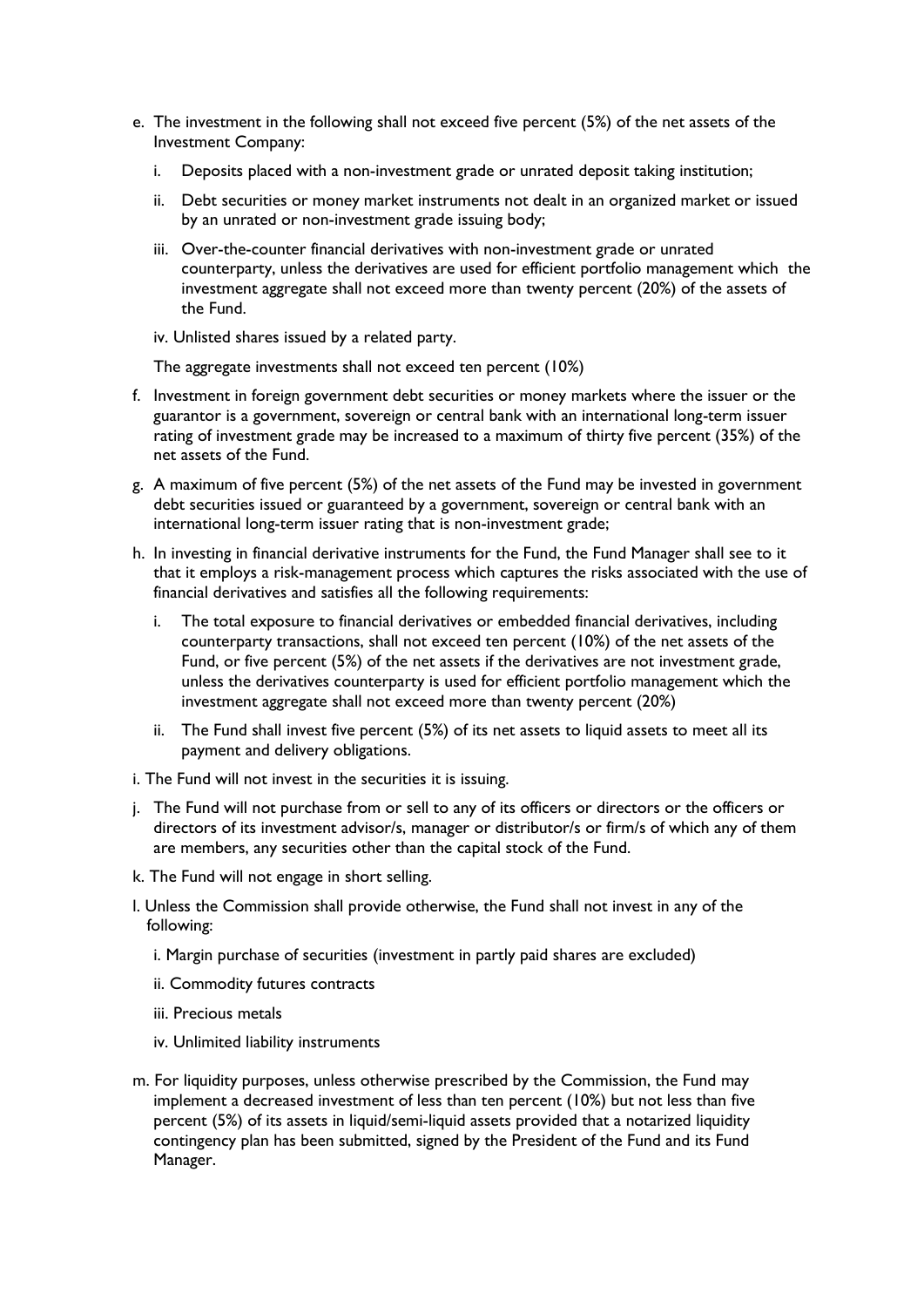- a. Treasury notes or bills, certificates of indebtedness issues by the Bangko Sentral ng Pilipinas (BSP) which are short term, and other government securities or bonds and such other evidence of indebtedness or obligations, the servicing and repayment of which are fully guaranteed by the Republic of the Philippines.
- b. Savings or time deposits with government-owned banks or commercial banks, provided that in no case shall any such savings or time deposit accounts be accepted or allowed under a "bearer", "numbered" account or other similar arrangement.
- n. The total operating expenses of the Fund shall not exceed ten percent (10%) of its average investment fund or net worth as shown in its previous Audited Financial Statements covering the immediately preceding fiscal year.
- o. The Fund shall not incur any further debt or borrowing unless at the time of its incurrence or immediately thereafter there is an asset coverage of at least three hundred percent (300%) for all borrowings of the Fund. Provided, however, that in the event that such asset coverage shall at any time fall below three hundred percent (300%), the Fund shall within three (3) days thereafter, reduce the amount of its borrowings to an extent that the asset coverage of such borrowings shall be at least three hundred percent (300%).
- p. The Fund Manager shall inform the Commission within three (3) business days after it becomes aware of any breach of investment restrictions and shall rectify such breach as soon as practicable, but shall not be more than five (5) business days from the date of discovery. If any of the investment limits is breached by reason other than investment decision, the Fund Manager shall report this matter to the Commission within five (5) business days, and rectify the breach no later than three (3) months from the date of the breach.
- q. The Fund may implement a decreased investment of less than ten percent (10%) but not less than five percent (5%) of its assets in liquid/semi-liquid assets, provided, however, that it shall submit a notarized liquidity contingency plan, signed by the President of the Fund and its Fund Manager.

## **EXECUTIVE OFFICERS**

The list of officers is found in Item 5 of Part I above.

Principal Officers are appointed annually by the Board of Directors at its organizational meeting following the Annual Meeting of Stockholders.

## **Number of Employees**

The Fund has no employees because all aspects of its operations and administration are subcontracted with third parties; hence it has no risks as far as labor problems are concerned.

## **Compliance with the Manual on Corporate Governance**

First Metro Save & Learn Dollar Bond Fund, Inc. has adopted a good governance scorecard to measure and determine the level of compliance by the Board of Directors and top-level management with its Manual of Corporate Governance. Every end of the current year, the scorecard patterned after the SEC-prescribed Corporate Governance Self-Rating Form (CG-SRF) shall be accomplished by the Compliance Officer. The result of this evaluation is submitted to the Board together with the CO's recommendation for any sanctions of non-compliance. On the basis of this scorecard, the Compliance Officer has issued to SEC a certification on the Company's compliance with its Manual of Corporate Governance.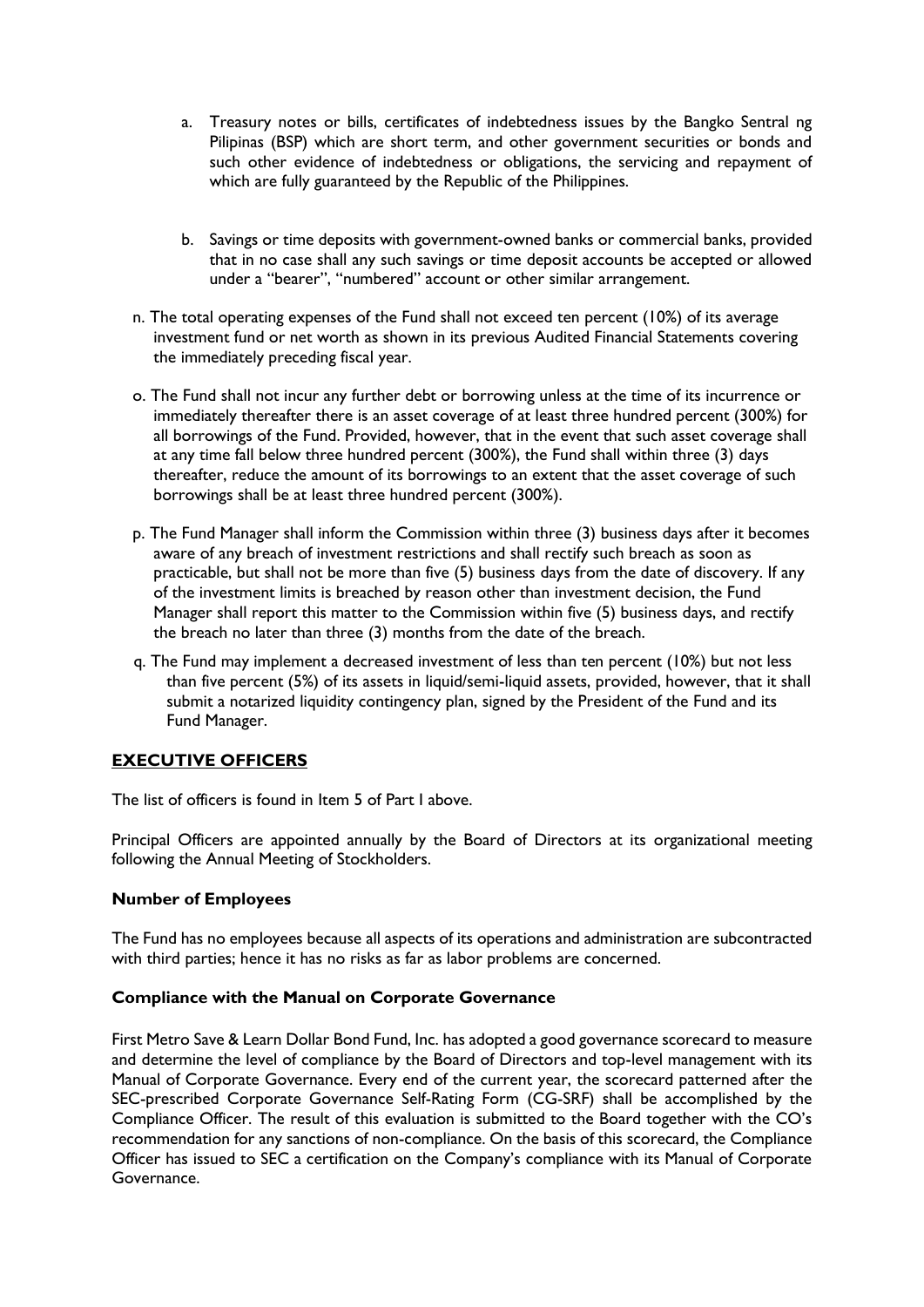A Compliance Officer has been appointed to manage the Compliance System of the Company and to monitor and evaluate compliance with the Manual of Corporate Governance. In general, the Company is in compliance with the leading practices in good corporate governance. The Compliance Officer has submitted to SEC a Certification of Compliance covering the year 2021. No director or officer of the Company was found in violation of the Manual.

As there shall be new SEC issuances, the Company is committed to comply with new requirements to enhance its corporate governance

### **Major Risks Involved**

Potential investors should read thoroughly all information contained in this Prospectus and/or other Fund related documents available before making any investment decisions. He or she should carefully consider all investment risks, fees, and/or other factors detailed in these documents to make certain whether the Fund's nature is appropriate for his or her investment profile and objective.

Various risk factors can affect the market value of the assets of the Fund and cause the Fund's net asset value to vary. Consequently, the returns of the Fund are not guaranteed and there is a risk that a Fund might not achieve its investment objectives.

The major risk factors facing the Fund are listed by order of importance below:

**MARKET RISK** is the risk of change in the value/price of financial instruments from fluctuation in foreign exchange rates (currency risk), market interest rates (interest rate risk) and market prices (price risk). The Fund's investments may decline in value due to factors affecting securities markets generally, or particular countries, segments, economic sectors, industries, or companies within those markets. Historically, the markets have moved in cycles and the value of the Fund's securities and other financial instruments may move up or down from day to day. The risk can be minimized by following the exposure limits set in this prospectus or by the Commission.

**LIQUIDITY RISK** (also called funding risk) is the risk that the Fund will encounter difficulty in raising funds within a reasonable time to meet short term financial demands. The Fund may not be able to generate enough cash to pay for the redemptions within the normal 7-day period. The risk can be minimized by placing a liquidity contingency plan that will provide a framework for addressing liquidity crisis situations.

**CREDIT RISK** (also called default risk) is the risk that the issuer of the security will be unable to make the required payments on their debt obligations. The Fund invests in government securities, the risk of default of which is considered minimal. The Fund manages credit risks by transacting with accredited counterparties only. Credit exposures are closely monitored to ensure that payments are made on time.

The following are additional risks present in managing the Fund:

- Investment companies/mutual funds are neither insured with the Philippine Deposit Insurance Corporation (PDIC) nor any other agency of the government, nor guaranteed by the Fund Manager. Investors are advised to read the prospectus of the Fund before deciding to invest.
- Investors are exposed to the risk of dilution since other investors may subscribe to any amount of shares of the Fund. The influence that the investors can exert over the control and management of the Fund decreases proportionately.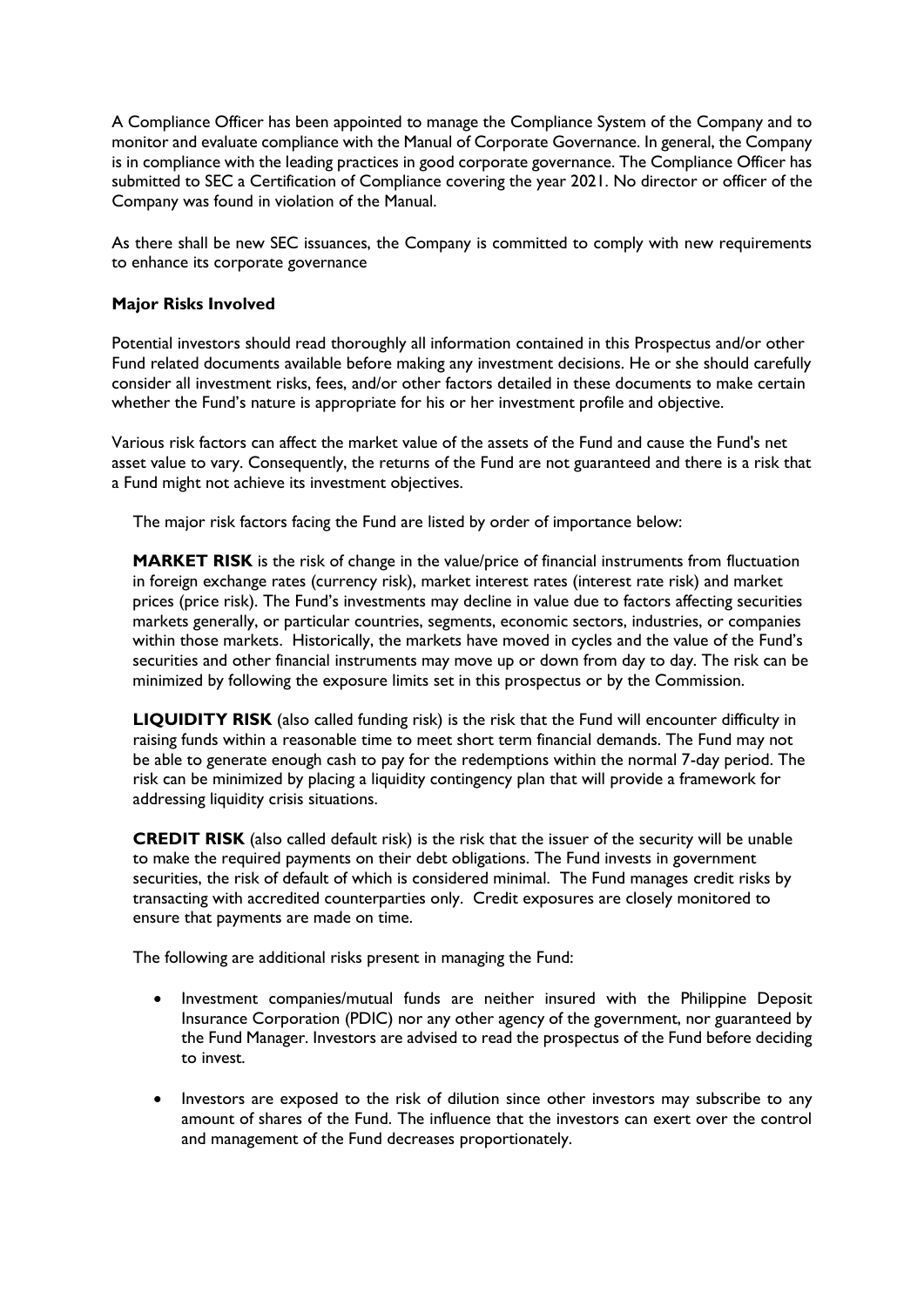The above risk factors are by no means all-inclusive. New and/or unidentified risks may arise any time given the dynamic financial markets and economic environment.

#### **PART III - SECURITIES OF THE REGISTRANT**

### **Market Price of and Dividends on the Registrant's Common Equity and Related Stockholder Matters**

### **A. Market Price**

Below is the history of Net Asset Value per Share (NAVPS) of the Fund for the first quarter of 2022, and the years 2021, 2020 and 2019:

| Year        |      | <b>Ist Quarter</b> | 2nd Quarter | 3rd Quarter 4th Quarter |        |
|-------------|------|--------------------|-------------|-------------------------|--------|
| 2022        | High | 0.0260             | -           | -                       | -      |
|             | Low  | 0.0249             | -           | -                       |        |
| <b>2021</b> | High | 0.0267             | 0.0261      | 0.0262                  | 0.0260 |
|             | Low  | 0.0256             | 0.0257      | 0.0260                  | 0.0257 |
| 2020        | High | 0.0262             | 0.0260      | 0.0266                  | 0.0266 |
|             | Low  | 0.0242             | 0.0254      | 0.0259                  | 0.0263 |
| 2019        | High | 0.0252             | 0.0260      | 0.0260                  | 0.0259 |
|             | Low  | 0.0249             | 0.0254      | 0.0256                  | 0.0257 |

There is no principal market where the Fund's shares are traded, not even in the Philippine Stock Exchange due to its nature as an open-end investment company. The Fund's shares are sold through its appointed Principal Distributor and sub-distributors.

### **B. Dividends**

The Fund has not issued any cash dividend since its inception. The BOD of the Fund may decide to declare dividends from the unrestricted retained earnings of the Fund at a time and percentage as the Board may deem proper and in accordance with law. The Fund may declare or pay dividends but limits those dividends to come from the Fund's accumulated undistributed net income. The ability of the Fund to declare dividends therefore will be restricted by the amount of yearly net income generated. This would be dependent on the performance of the market and on the performance of the investment manager.

#### **C. Shareholders**

As of March 31, 2022, there are 157 shareholders of the Fund. Shown below are the top twenty\* (20) shareholders, including the number of shares and percentages of ownership held by each.

| No. | <b>Client No.</b> | No. of<br><b>Shares</b> | Percentage<br>of |
|-----|-------------------|-------------------------|------------------|
|     |                   |                         | Ownership        |
|     |                   | 316,979,360.00          | 56.80%           |
| 2   | 60722             | 94,339,623.00           | 16.90%           |
| 3   | 60352             | 24,242,264.00           | 4.34%            |
| 4   | 58559             | 15,256,158.00           | 2.73%            |
| 5   | 61487             | 11,901,141.00           | 2.13%            |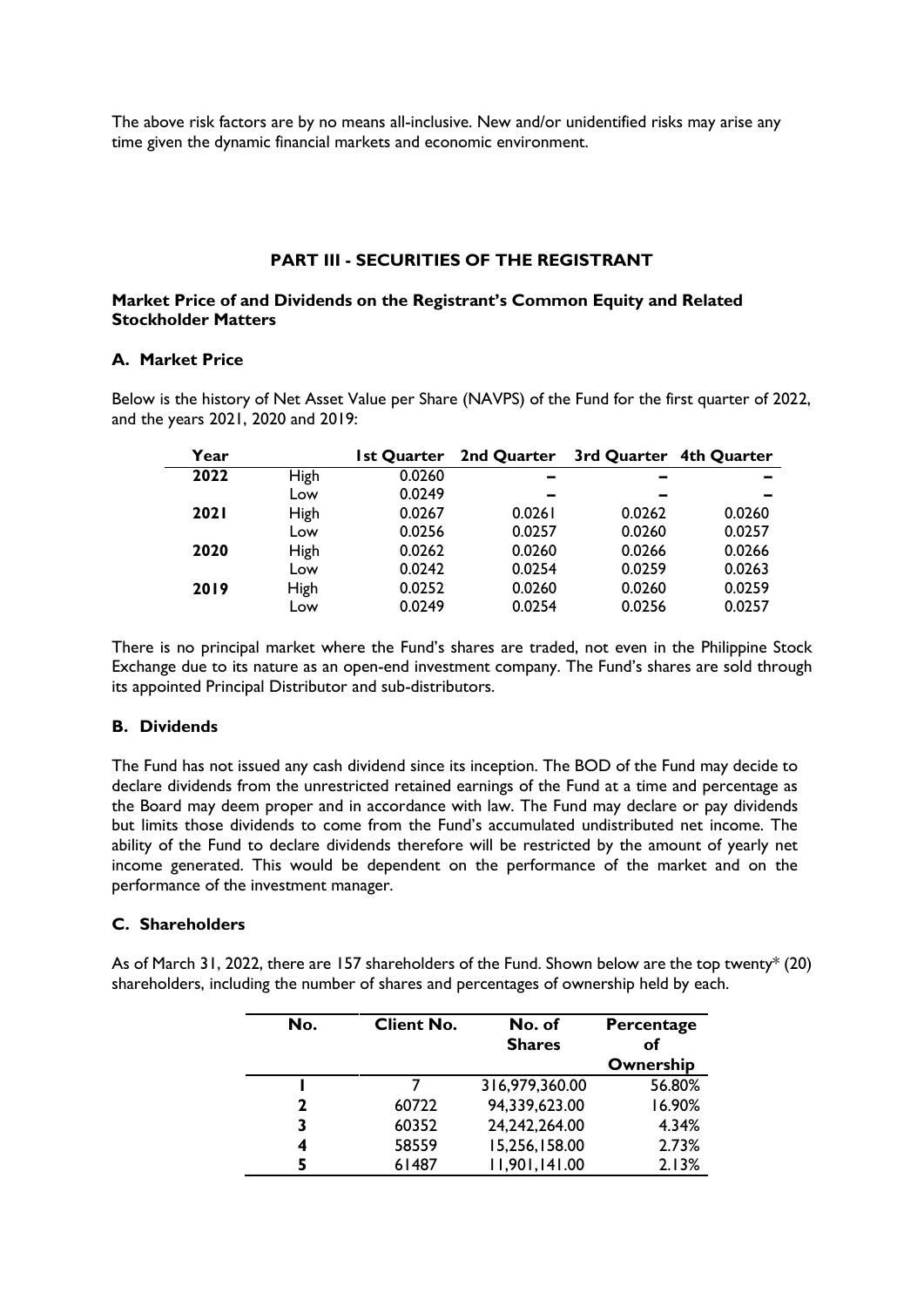| 6               | 62356 | 8,620,690.00 | 1.54% |
|-----------------|-------|--------------|-------|
| 7               | 58647 | 6,259,462.00 | 1.12% |
| 8               | 61378 | 5,492,424.00 | 0.98% |
| 9               | 59733 | 4,833,314.00 | 0.86% |
| $\overline{0}$  | 62180 | 3,861,004.00 | 0.69% |
| $\mathbf{H}$    | 63546 | 3,860,965.00 | 0.69% |
| 12              | 62625 | 3,812,261.00 | 0.68% |
| 13              | 59470 | 3,787,879.00 | 0.67% |
| $\overline{14}$ | 59900 | 3,773,585.00 | 0.67% |
| 15              | 160   | 2,657,277.00 | 0.47% |
| 16              | 57575 | 2,652,444.00 | 0.47% |
| 17              | 62675 | 2,298,812.00 | 0.41% |
| 18              | 25616 | 2.049,016.00 | 0.36% |
| 19              | 62172 | 1,930,502.00 | 0.34% |
| 20              | 62672 | 1,915,670.00 | 0.34% |

\*In lieu of names, the account numbers were reflected in this report to protect the privacy of the said shareholders. The public disclosure of their names may unnecessarily expose them to security risks and similar perils.

#### **Recent Sale of Unregistered Securities**

There are no securities of the registrant sold by it during the year which were not registered under the Code.

### **Legal Proceedings**

The Fund has no material pending legal proceedings to which it is a party. None of the Board of Directors is:

- involved in any legal proceeding the past five (5) years that are material to an evaluation of the ability or integrity of any director, any nominee for election as director, executive officer, underwriter, or control person of the Registrant;
- involved in any bankruptcy petition filed by or against any business of which such person was a general partner or executive officer either at the time of the bankruptcy or within two (2) years prior to that time;
- involved in or convicted by final judgment in any criminal proceeding, domestic or foreign, or subject to a pending criminal proceeding, foreign or domestic, excluding traffic violations and other minor offenses;
- subject to any order, judgment, or decree not subsequently reversed, suspended or vacated, of any court of competent jurisdiction, domestic or foreign, permanently or temporarily enjoining, barring, suspending, or otherwise limiting his involvement in any type of business, securities, commodities or banking activities; and
- found by a domestic or foreign court of competent jurisdiction (in a civil action), the SEC or comparable foreign body, or a domestic or foreign exchange or organized trading market or self-regulatory organization, to have violated a securities or commodities law or regulation and the said judgment has not been reversed, suspended or vacated.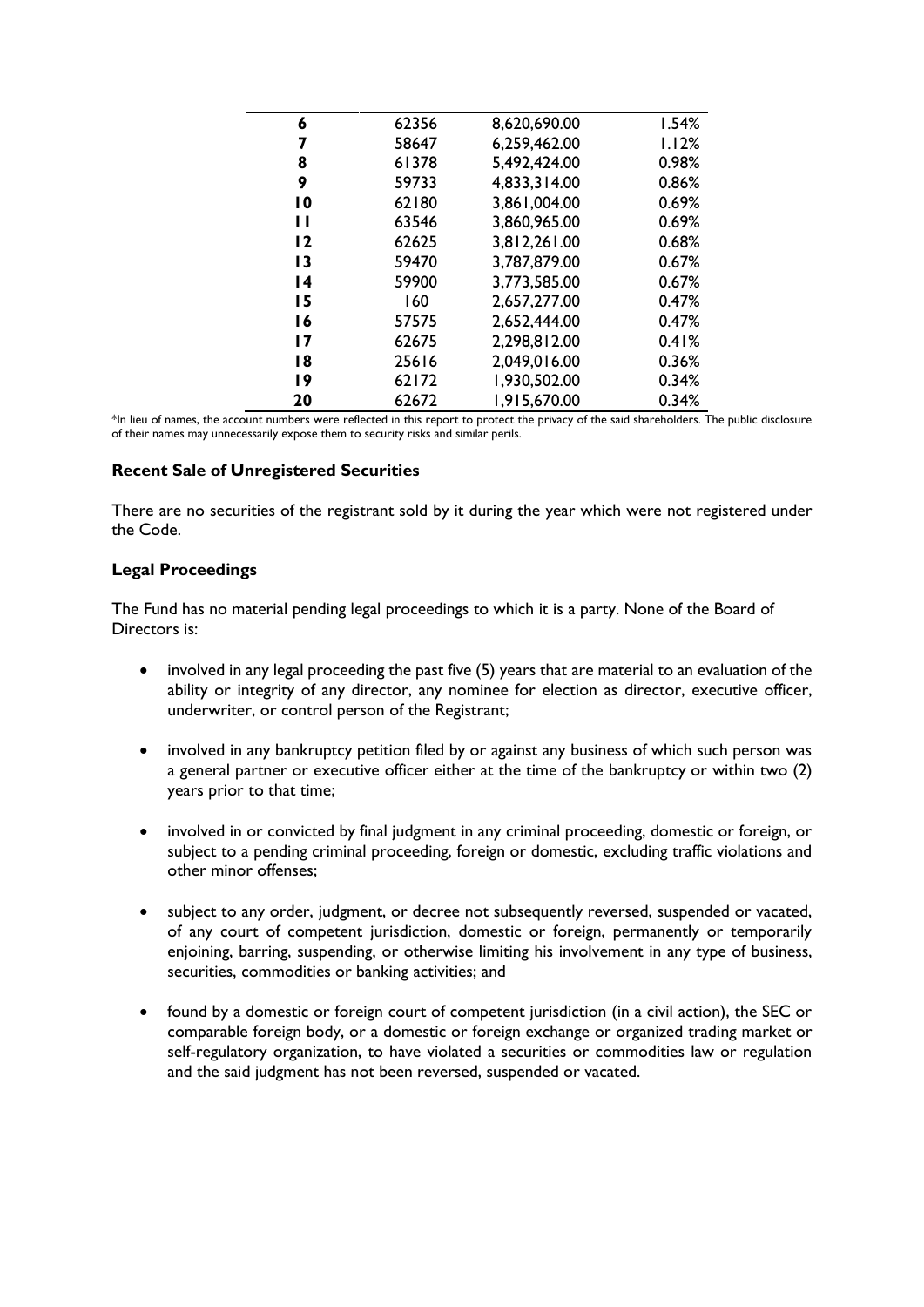#### **PART IV - MANAGEMENT DISCUSSION AND ANALYSIS**

### **MANAGEMENT'S DISCUSSION AND ANALYSIS OF FINANCIAL CONDITION AND RESULTS OF OPERATIONS**

The Fund's Statements of Financial Position and Statements of Comprehensive Income as of and for the periods ended March 31, 2022, and years ended December 31, 2021 and 2020 are presented below:

#### **Statements of Financial Position**

#### FIRST METRO SAVE & LEARN DOLLAR BOND FUND, INC (An Open-End Mutual Fund Company) INTERIM STATEMENTS OF FINANCIAL POSITION

|                                                                                                                                                | As of          |                          |
|------------------------------------------------------------------------------------------------------------------------------------------------|----------------|--------------------------|
|                                                                                                                                                | March 31, 2022 | December 31,             |
|                                                                                                                                                | (Unaudited)    | 2021 (Audited)           |
| <b>ASSETS</b>                                                                                                                                  |                |                          |
| Cash and cash equivalents                                                                                                                      | \$5,707,688    | \$4,668,879              |
| Financial assets at fair value through profit or loss                                                                                          | 5,734,670      | 7,476,040                |
| Financial asset at amortized cost                                                                                                              | 2,466,091      | 2,456,517                |
| Accrued interest receivable                                                                                                                    | 64,342         | 55,883                   |
| <b>TOTAL ASSETS</b>                                                                                                                            | \$13,972,791   | \$14,657,319             |
| <b>LIABILITIES AND EQUITY</b><br><b>Liabilities</b>                                                                                            |                |                          |
| Accounts payable and accrued expenses                                                                                                          | \$59,619       | \$59,338                 |
|                                                                                                                                                | 59.619         | 59.338                   |
|                                                                                                                                                |                |                          |
|                                                                                                                                                |                |                          |
| Equity                                                                                                                                         | 1,339,230      | 473,507                  |
|                                                                                                                                                | 12,742,456     | 4,119,057                |
|                                                                                                                                                |                | 9,577,270                |
|                                                                                                                                                | 6,872          | 603,533                  |
|                                                                                                                                                | (175, 386)     |                          |
| Capital stock<br>Additional paid-in capital<br>Deposit for future stock subscription<br>Retained earnings<br>Cumulative translation adjustment | 13,913,173     | (175, 386)<br>14,597,981 |

#### **Statements of Comprehensive Income**

FIRST METRO SAVE AND LEARN DOLLAR BOND FUND, INC. AND DELEM MUTUAL FUND COMPANY SOLLING SONS FORS,

|                                                                             | For the Period Ended March 31<br>(Unaudited) |             |
|-----------------------------------------------------------------------------|----------------------------------------------|-------------|
|                                                                             | 2022                                         | 2021        |
| <b>INCOME</b>                                                               |                                              |             |
| Interest income                                                             | \$82,899                                     | \$89,032    |
| Trading and securities gains (losses)                                       | (605, 928)                                   | (470, 490)  |
|                                                                             | (523, 029)                                   | (381, 458)  |
| <b>EXPENSES</b>                                                             |                                              |             |
| Management and retainer's fees                                              | 68,613                                       | 68,193      |
| Directors' and officers' fees                                               | 1,680                                        | 1,918       |
| Professional fees                                                           | 909                                          | 405         |
| Custodian and clearing fees                                                 | 715                                          | 715         |
| Fund admin fees                                                             | 613                                          |             |
| Taxes and Licenses                                                          | 20                                           | 1,763       |
|                                                                             | 72.549                                       | 72,994      |
| <b>INVESTMENT INCOME (LOSS) BEFORE TAX</b>                                  | (595, 578)                                   | (454, 451)  |
| PROVISION FOR FINAL TAX                                                     | 1,083                                        | 1,129       |
| NET INVESTMENT INCOME (LOSS) / TOTAL<br><b>COMPREHENSIVE INCOME (LOSS)*</b> | $($ \$596,661)                               | (S455, 581) |
| <b>Basic Earnings (Loss) Per Share</b>                                      | (S0.0007)                                    | (S0.0007)   |

\*There are no other comprehensive income items for the period ended March 31, 2022 and 2021.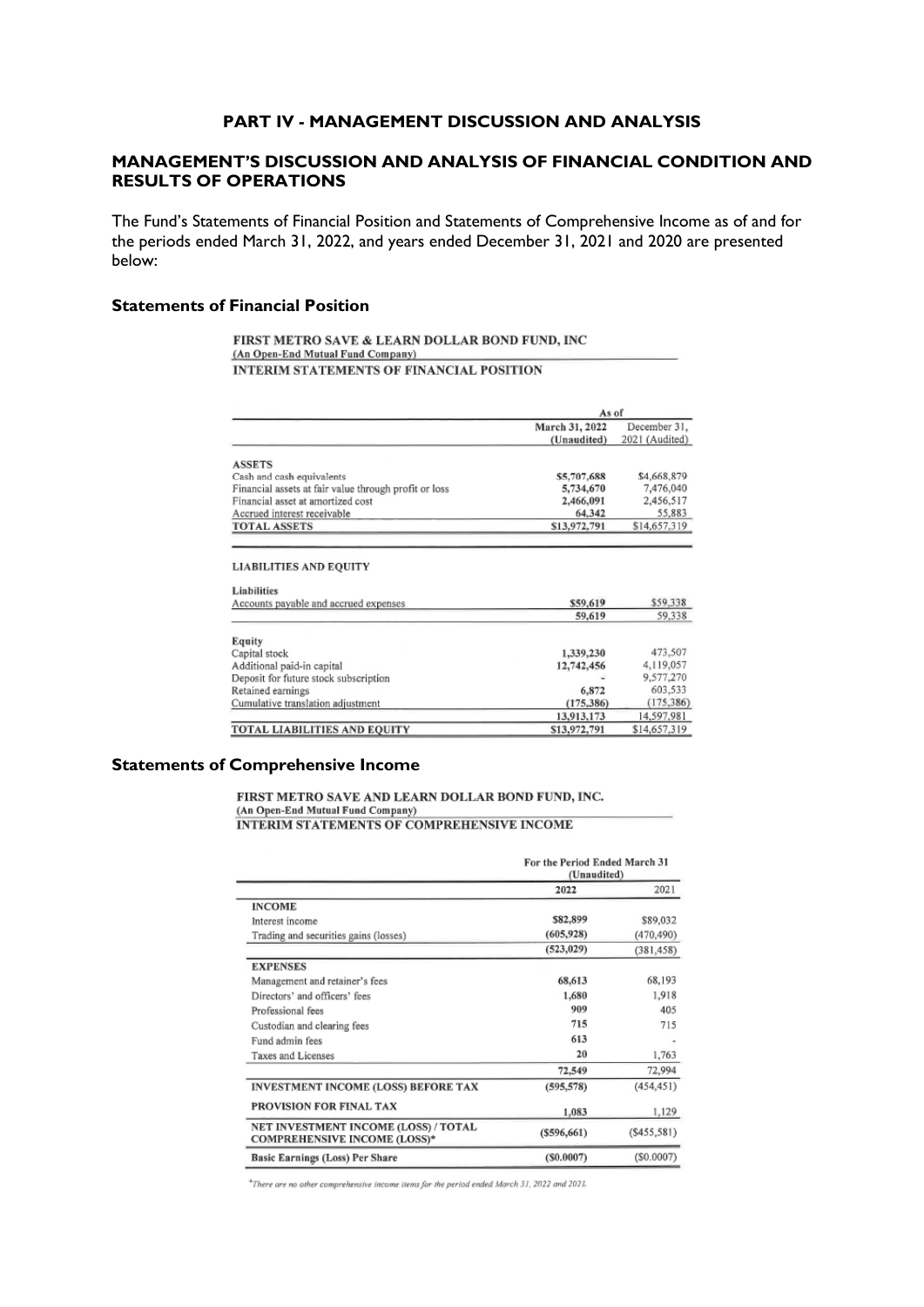### **FINANCIAL POSITION**

As of March 31, 2022, the Fund's total assets stood at \$13.97 million, lower by 4.67% or \$0.68 million from \$14.66 million as of December 31, 2021. Total liabilities remained at \$0.06 million as of reporting date. The changes in total assets and liabilities are primarily due to the movements in the following accounts:

### 1. *Cash and cash equivalents*

This account consists of the Fund's savings and checking accounts and time deposits in local banks. Cash in banks earn interest at the respective bank deposit rates. Time deposits have maturities of 31 to 42 days and bear annual interest rates ranging from 0.13% to 0.25% as of March 31, 2022 and December 31, 2021, respectively. The increase of 22.25% or \$1.04 million from \$4.67 million to \$5.71 million was due to higher time deposits during the period.

### *2. Financial assets*

*Financial assets at FVTPL* consists of investments in government and private debt securities. The decrease of 23.29% or \$1.74 million from \$7.48 million to \$5.73 million was mainly due to sale of investments during the period. As of March 31, 2022 and December 31, 2021, this account include fair value loss of \$0.42 million and \$0.11 million, respectively.

*Financial assets at Amortized Costs* ended at \$2.46 million and this consists of investments in government and private bonds. The increase of \$0.01 million was mainly due to amortization during the period.

#### *3. Receivables*

This account consists of accrued interest receivable and other receivables. The increase of 15.14% or \$0.01 million was due to higher accrued interest receivable from investments as of reporting date.

#### *4. Accounts payable and accrued expenses*

This account ended at \$0.06 million and this consists of accounts payable, payable to FAMI, accrued expenses, withholding tax and documentary stamp tax (DST) payable as of reporting date.

#### *5. Equity*

The Fund's equity is comprised of its capital stock, additional paid-in capital and retained earnings. The decrease of \$0.68 million from \$14.60 million to \$13.91 million was mainly due to the effect of redemptions and net loss recognized during the period.

*Capital Stock* ended at \$1.34 million, an increase of 182.83% or \$0.87 million from \$0.48 million, mainly due to reclassification of deposit for future stock subscription to common stock as the Fund received the approval of increase of authorized capital stock last March 4, 2022. As of March 31, 2022 and December 31, 2021, the total issued and outstanding shares were from 558,7012,837 and 197,294,731 respectively, while the total number of holders of redeemable common shares is 157 and 159, respectively.

*Additional paid in capital* increased by 209.35% or \$8.6 million from \$4.12 million due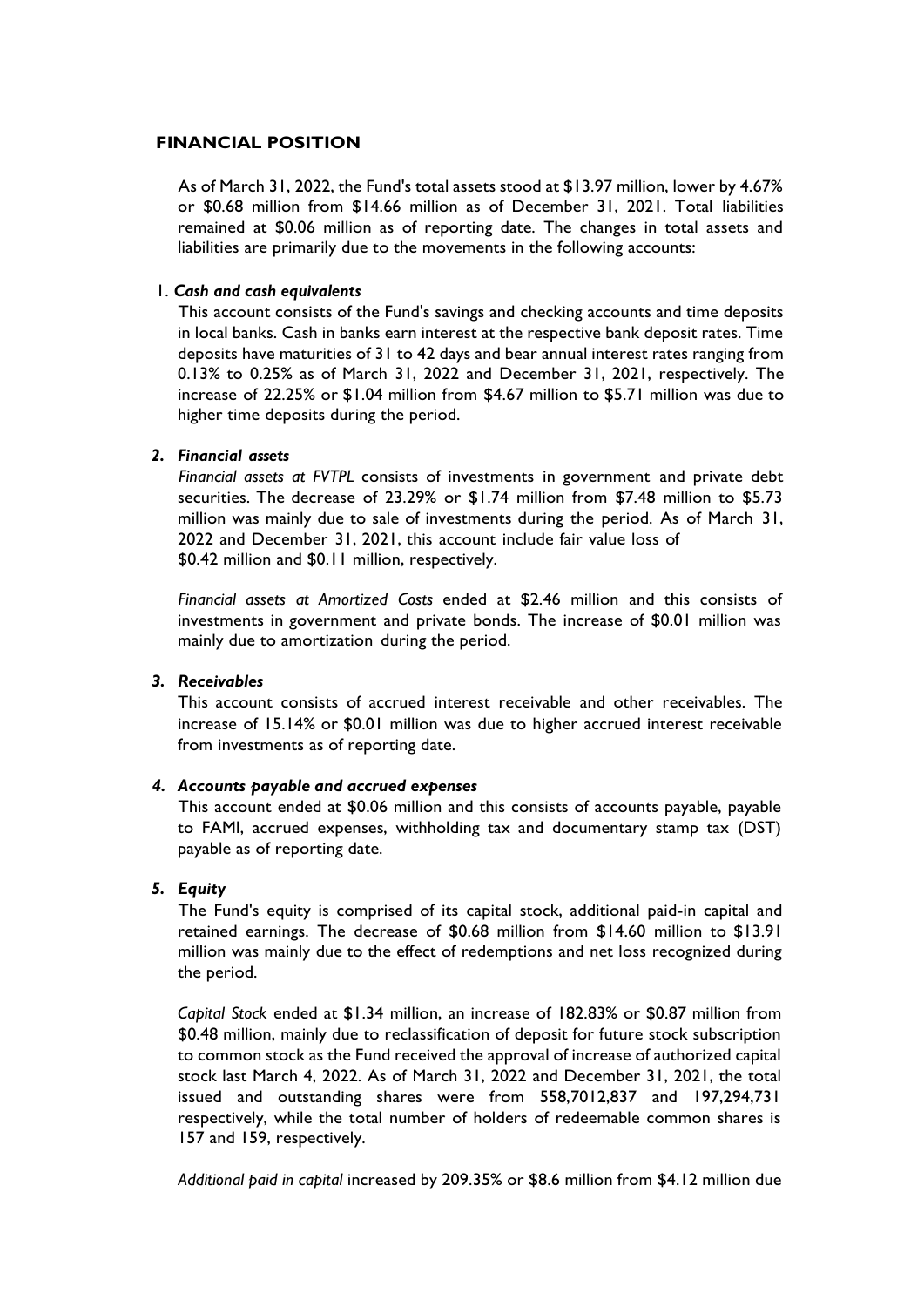to the reclassification of the shares previously classified as deposit of future stock subscription.

*Deposit for future subscription* resulted to nil balance from \$9.78 million mainly due to issuance of outstanding DFFS during the period.

*Retained earnings* decreased by 98.86% or \$0.60 million mainly due to results of operations recognized during the period.

### **RESULTS OF OPERATION**

For the quarter ended March 31, 2022, the Fund realized a net loss of \$0.60 million, lower by 30.97% or \$0.14 million from last year's net loss of P0.46 million. Detailed discussions on the changes in the statement of income accounts are as follows:

#### *1. Interest income*

This account includes interest income earned from cash and cash equivalents, investments in government and private debt securities. Interest income dropped by 6.89% or \$0.01 million from \$0.09 million to \$0.08 million mainly due to lower volume of investments in debt securities during the period.

#### *2. Trading and securities gain (loss)*

This account includes realized and unrealized gain (loss) earned from trading investments in debt securities. The decrease of 28.79% or \$0.14 million from \$0.47 million loss to \$0.61 million loss was mainly due to lower realized gain from the sale and result of changes in fair value of debt securities held for trading during the period.

#### *3. Management and retainer's fees*

This account totaled \$0.07 million and this pertains to management and retainer's fees paid by the Fund during the period.

#### *4. Directors' and officers' fees*

This account totaled \$0.002 million and this pertains to per diem of the Fund's officers and directors during board meetings and annual stockholders' meeting this year.

#### **5.** *Professional fees*

This account totaled \$0.001 million and this represents audit fees and other professional fees incurred by the Fund during the period.

#### *6. Custodian and clearing fees*

This account totaled \$0.001 million and this pertains to fees paid to the custodian of the Fund during the period.

#### *7. Fund admin fees*

This account totaled \$0.001 million for the period and this pertains to payment made for the administration of the Fund.

#### *8. Taxes and licenses*

This account pertains to taxes other than income tax, such as DST and local taxes. The decrease of 98.87% or \$0.002 million was due to lower taxes incurred for the period.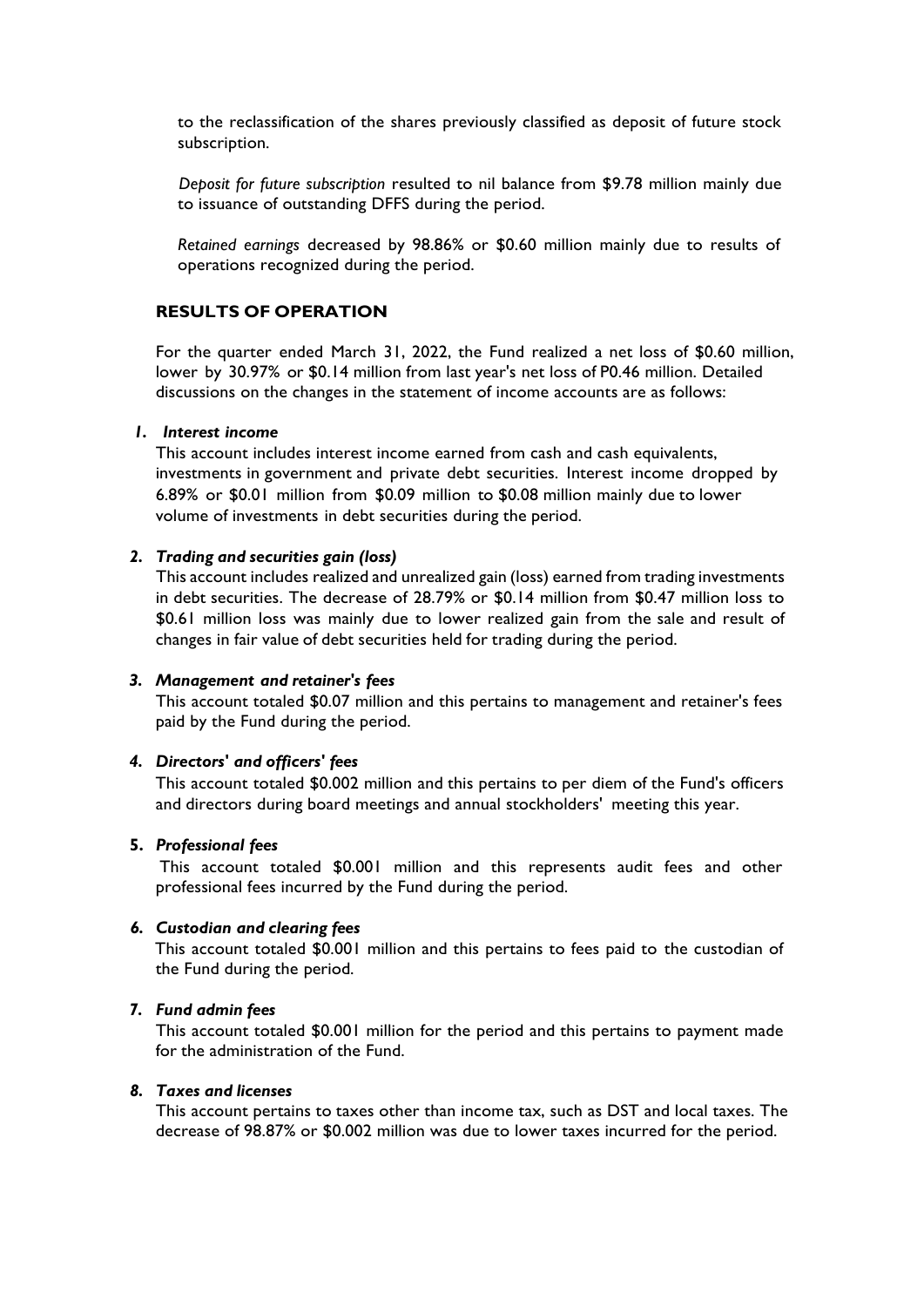### **2021**

#### *Financial Position*

The Fund ended the year 2021 with total assets at \$14.66 million, higher by \$1.57 million or 11.96% from \$13.09 million last year. Total liabilities increased by \$7.67 million or 99.23% from \$7.72 million to \$0.06 million during the year.

The changes in total assets and liabilities are primarily due to the movements in the following accounts:

#### *a) Cash and cash equivalents*

This account represents the Fund's cash in bank and time deposits. Cash in bank earns interest at 0.13% in 2021 and 2020. Time deposits has a 31 to 42 days to mature and bear an annual interest rate ranging from 0.13% to 0.25% and 0.20% to 0.50% in 2021 and 2020, respectively. The increase of \$2.98 million or 176.88% from \$1.69 million to \$4.67 million was due to higher time deposits balances this year.

#### *b) Financial assets*

*Financial assets at FVTPL* pertains to government debt securities which bear an annual interest of 2.25% to 4.75% and private debt securities with annual interest of 1.375% to 3.75%. These debt securities earned interest income of \$0.22 million and \$0.19 million in 2021 and 2020, respectively. The decrease of \$1.40 million or 15.78% was mainly due to disposals during the year. These accounts include fair value loss of \$0.11 million in 2021 and fair value gain \$0.12 in 2020.

*Financial assets at amortized cost* amounted to \$2.46 million and this pertains to 10.50 years quoted onshore dollar bonds (Philippine government securities) which bear annual interest of 2.75%. The Fund earned \$0.14 million and \$0.07 million interest income in 2021 and 2020, respectively.

#### *c) Receivables*

Receivables consists of accrued interest receivables from financial assets. The decrease of \$0.04 million or 41.92% from \$0.10 million to \$0.06 million this year was mainly due to lower balances of accrued interest receivable as of reporting date.

#### *d) Accounts payable and accrued expenses*

Accounts payable and accrued expenses consisting of accounts payable, payable to FAMI, accrued expenses, withholding tax and documentary stamp tax (DST) payable. The increase of \$0.01 million or 22.21% from \$0.05 million to \$0.06 million was mainly due to higher accounts payable due to unclaimed redemption and payable to FAMI this year.

### *e) Equity*

The Fund's equity is comprised of its capital stock, additional paid-in capital and retained earnings. The increase of \$9.22 million or 171.60% from \$5.37 million to \$14.60 million was mainly due to the net subscriptions and net loss recognized during the year.

*Capital Stock* ended at \$0.47 million. The Fund's authorized capital stock remained at \$20.00 million divided into 200.00 million redeemable common shares with par value of \$0.0024 per share. As of December 31, 2021 and 2020, the total issued and outstanding shares were 197,294,731 and 198,159,589, respectively, while the total number of holders of redeemable common shares is 159 and 81, respectively.

*Additional paid-in capital* decreased by \$0.06 million from \$4.18 million to \$4.12 million mainly due to net redemptions during the year.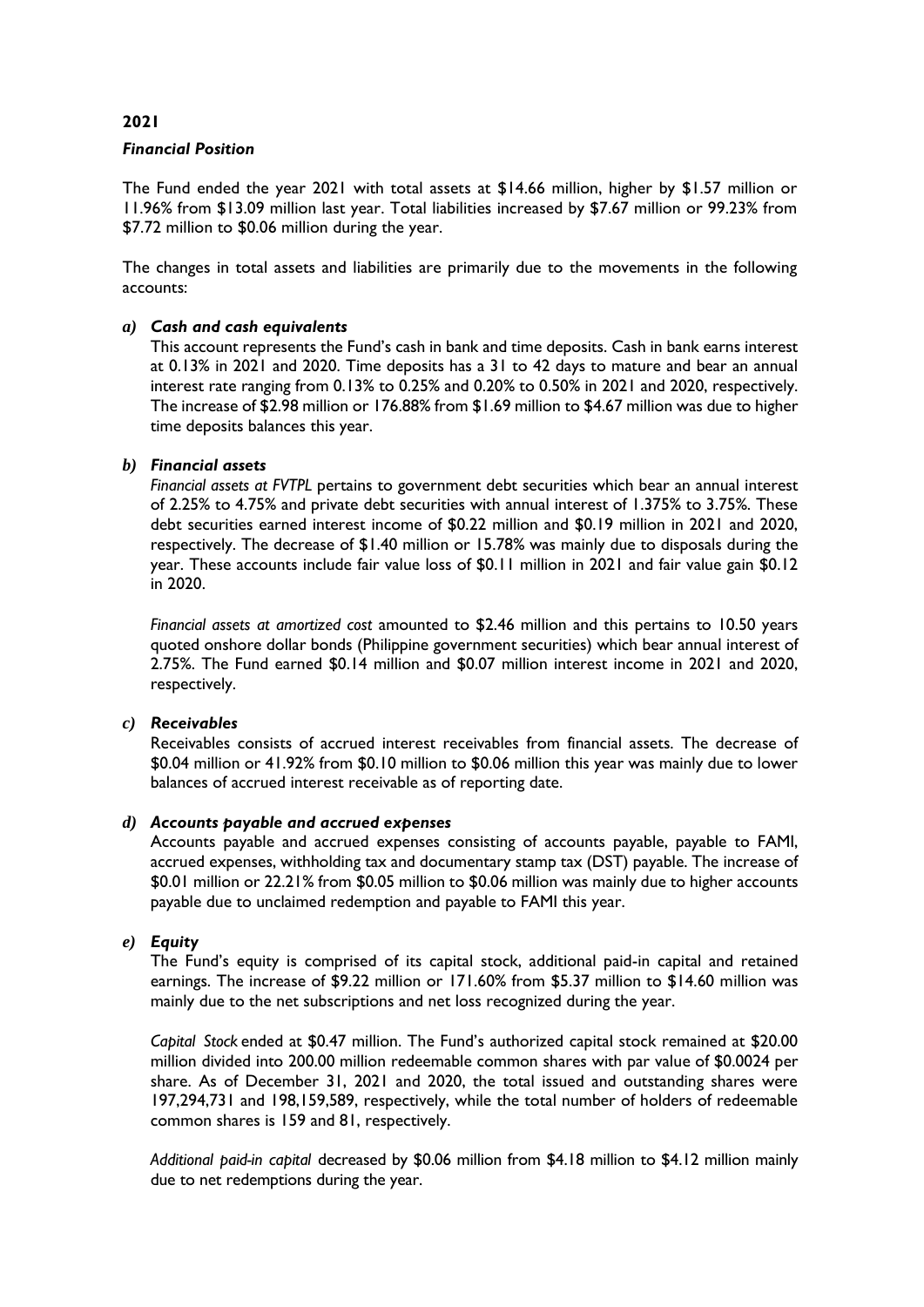*Deposit for future subscription* totaled \$9.58 million and this represents the subscription for 364,123,164 shares as of December 31, 2021.

*Retained earnings* declined by \$0.29 million or 32.52% due to the results of operations recognized during the year.

#### *Results of Operations*

For the year ended December 31, 2021, the Fund realized a net loss of \$0.31 million, a decrease of \$0.57 million or 217.01% from last year's net income of \$0.26 million.

The highlights of the results of operations for the year are as follows:

#### *a) Trading and securities gain (loss)*

This account totaled \$0.37 million loss, lower by \$0.56 million or 295.55% from last year's \$0.19 million gain and this pertains to unrealized loss from changes in fair value of investment in debt securities during the year.

#### *b) Interest income*

This account consists of interest earned from investments in financial assets and cash and cash equivalents. The increase of \$0.10 million or 36.17% from last year's \$0.27 million to \$0.37 million was mainly due to higher level of Fund's investments in financial assets during the year.

#### *c) Management and retainer's fees*

This account includes management fees and retainer's fees of the Fund. The increase of \$0.11 million or 62.89% from \$0.18 million to \$0.29 million was mainly due to higher management fees relative to the increase in Fund's net assets during the year.

#### *d) Directors' and officers' fees*

This account pertains to per diem of the Fund's officers and directors during board meetings and annual stockholders' meeting amounting to \$0.002 million for the quarter ended March 31, 2022 and 2020.

### *e) Taxes and licenses*

This account pertains to taxes other than income tax, such as DST and local taxes. This account totaled \$0.003 million this year, declined by 59.52% mainly due to lower taxes paid during the year.

## *f) Custodian and clearing fees*

This account pertains to payment made to the custodian of the Fund. This account remained at \$0.003 million for the years 2021 and 2020.

#### *g) Directors' and officers' fees*

This account pertains to per diem of the BOD and officers during annual stockholders' meeting and board meetings. This account decreased by 73.26% from last year's \$0.006 million to \$0.002 million for the year.

#### *h) Professional fee*

This account pertains to payment made for the professional services of external audit. This account remained at \$0.002 million for the years 2021 and 2020.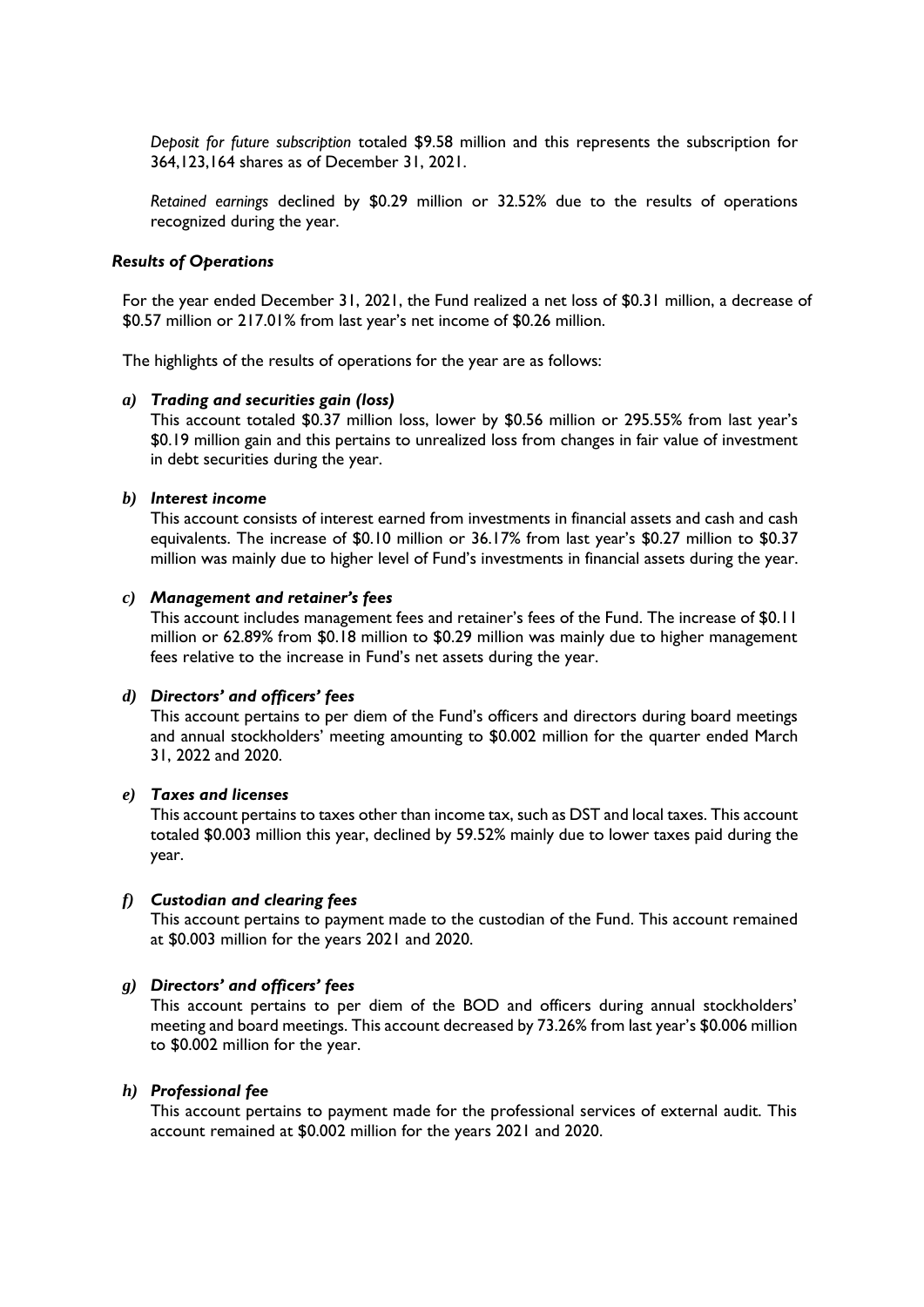### *i) Fund admin fee*

This account totaled \$0.001 million for the year and this pertains to payment made for the administration of the Fund.

### *j) Miscellaneous fees*

This account totaled \$0.002 million for the year and this consists of membership fee and dues, postage and mailing fees and bank charges paid by the Fund.

## **2020**

### *Financial Position*

The Fund ended the year 2020 with total assets at \$13.09 million, higher by \$7.92 million or 153.21% from \$5.17 million last year. Total liabilities increased by \$7.70 million from \$0.01 million to \$7.72 million during the year.

The changes in total assets and liabilities are primarily due to the movements in the following accounts:

### *a) Cash and cash equivalents*

This account represents the Fund's cash in bank and time deposits. Cash in bank earns interest at 0.13% in 2020 and 2019. Time deposits has a 31 to 42 days to mature and bear an annual interest rate ranging from 0.20% to 0.50% in 2020. The increase of \$1.21 million or 255.33% from \$0.47 million to \$1.69 million was due to higher cash in bank balances this year.

#### *b) Financial assets*

*Financial assets at FVTPL* pertains to government debt securities which bear an annual interest of 2.46% to 4.00% and private debt securities with annual interest of 2.13% to 4.75%. These debt securities earned interest income of \$0.19 million and \$0.08 million in 2020 and 2019, respectively. The increase of \$6.64 million or 296.01% in 2020 was mainly due to acquisition during the year. These accounts include fair value loss of \$0.12 million and \$0.13 in 2020 and 2019, respectively.

*Financial assets at amortized cost* pertains to 10.50 years quoted onshore dollar bonds (Philippine government securities) which bear annual interest of 2.75%. In 2020 and 2019, the Fund earned \$0.07 million and \$0.09 million of interest income from these financial assets, respectively. This account increased by \$0.02 million from \$2.41 million to \$2.43 million this year.

#### *c) Receivables*

Receivables comprised of accrued interest receivables. The increase of \$0.05 million from \$0.04 million to \$0.10 million was mainly due to higher balances of accrued interest receivable from outstanding investments as of reporting date.

#### *d) Accounts payable and accrued expenses*

Accounts payable and accrued expenses consisting of accounts payable, payable to FAMI, accrued expenses, withholding tax and documentary stamp tax (DST) payable. The increase of \$0.04 million from \$0.01 million to \$0.05 million was mainly due to higher accounts payable due to unclaimed redemption and payable to FAMI this year.

#### *e) Deposit for future subscription*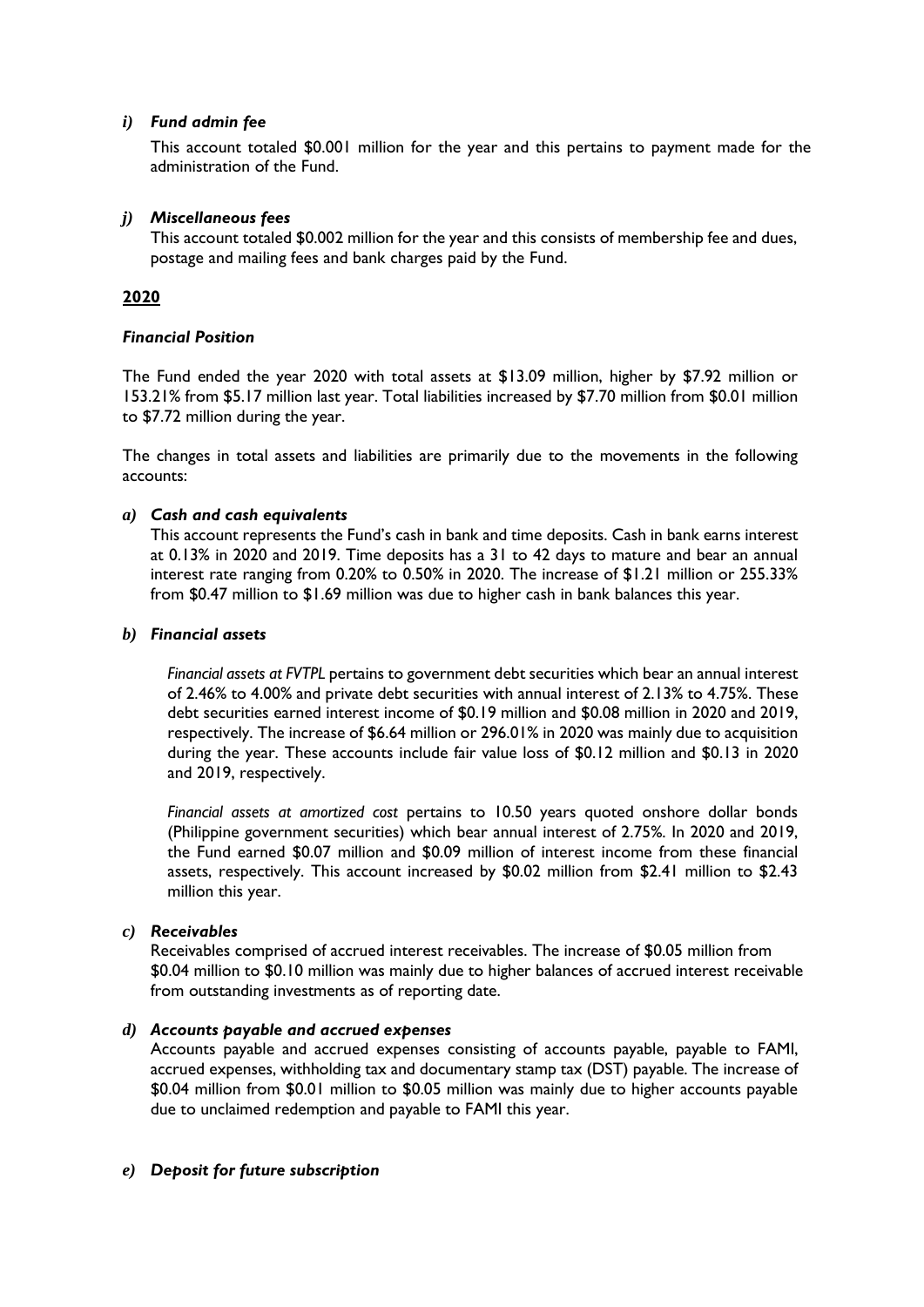This account represents the subscription for 292,466,697 shares as of December 31, 2020.

*f) Equity*

The Fund's equity is comprised of its capital stock, additional paid-in capital and retained earnings. The increase of \$0.22 million or 4.23% from \$5.16 million to \$5.37 million was mainly due to the net subscriptions and net income recognized during the year.

*Capital Stock* ended at \$0.48 million. The Fund's authorized capital stock remained at \$20.00 million divided into 200.00 million redeemable common shares with par value of \$0.0024 per share. As of December 31, 2020 and 2019, the total issued and outstanding shares were 198,159,589 and 199,756,531, respectively, while the total number of holders of redeemable common shares is 81 and 58, respectively.

*Additional paid-in capital* decreased by \$0.04 million from \$4.22 million to \$4.18 million mainly due to net redemptions during the year.

*Retained earnings* rose by \$0.26 million or 41.23% due to the results of operations recognized during the year.

#### *Results of Operations*

For the year ended December 31, 2020, the Fund realized a net income of \$0.26 million, an increase of \$0.07 million from last year's net income of \$0.19 million.

The highlights of the results of operations for the year are as follows:

#### *a) Interest income*

This account consists of interest earned from investments in financial assets and cash and cash equivalents. The increase of \$0.09 million or 50.61% from last year's \$0.18 million to \$0.27 million was mainly due to higher level of Fund's investments in financial assets during the year.

#### *b) Trading and securities gain (loss)*

This account totaled \$0.19 million gain, higher by \$0.06 million or 45.11% and this pertains to unrealized gain from changes in fair value of investment in debt securities during the year.

#### *c) Management and retainer's fees*

This account includes management fees and retainer's fees. The \$0.74 million increase from \$0.10 million to \$0.18 million was mainly due to higher management fees relative to the increase in Fund's net assets during the year.

#### *d) Directors' and officers' fees*

This account pertains to per diem of the BOD and officers during annual stockholders' meeting and board meetings. This account increased by 17.10% and this pertains to per diem of the BOD and officers during annual stockholders' meeting and board meetings during the year.

#### *e) Custodian and clearing fees*

This account pertains to payment made to the custodian of the Fund.

#### *f) Taxes and licenses*

This account pertains to taxes other than income tax, such as DST and local taxes. This account totaled \$0.007 million this year, rose by 2,099.70% mainly due to higher taxes paid during the year.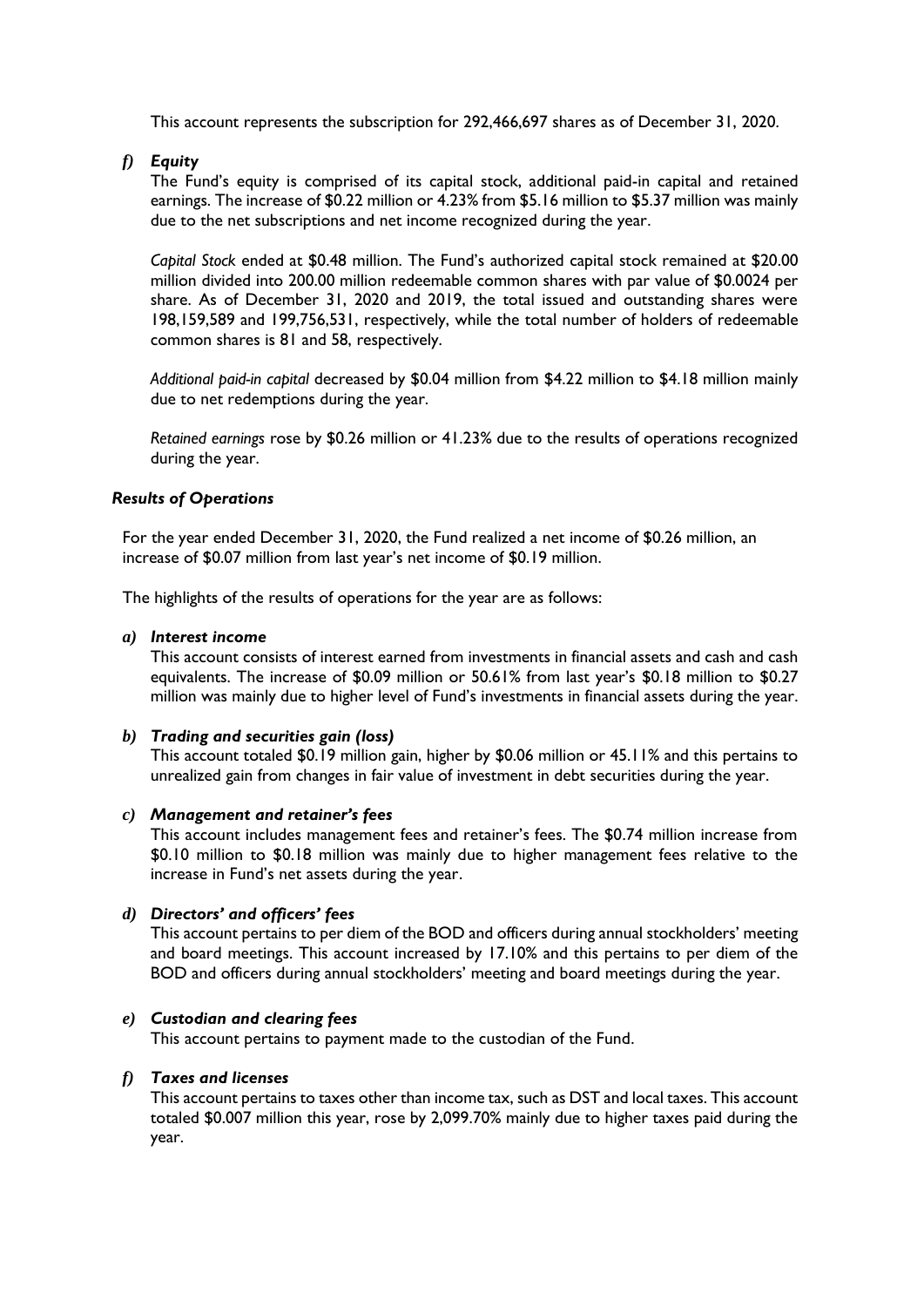### *g) Miscellaneous fees*

This account consists of membership fee and dues, postage and mailing fees and bank charges paid by the Fund.

### **Plan of Action**

FAMI is licensed by SEC to act as Investment Company Adviser/Manager, Administrator and Principal Distributor of mutual funds.

Being the principal distributor of the Fund's shares of stock, it intends to increase its marketing network and accredit sub-dealers or agents to sell the Fund's share.

### **Subsequent Events**

There were no material subsequent events that occurred after the year ended December 31, 2021.

## **Other Matters**

The Fund Manager is not aware of any event and/or uncertainties that:

- will have a material impact on liquidity
- will trigger direct or contingent obligation that is material to the Fund including any default or acceleration of obligation
- will have an impact on all material off-balance sheet transactions, arrangement, obligations and other relationships of the Fund
- is a significant element of income or loss that did not arise from the Fund's continuing operations
- there are no material commitments for capital expenditures during the past year and in the subsequent year.

## **DISCUSSION OF KEY PERFORMANCE INDICATORS**

The Fund has identified the following as its key performance indicators - performance vs. benchmark, net income and market share.

The Fund was incorporated on June 3, 2005. It seeks to provide a high level of current income that is consistent with the preservation of capital and liquidity.

FAMI serves as its Investment Company Adviser, Administrator and Principal Distributor. With the SEC's approval of FAMI's license to act as such on September 6, 2005, active management of the Fund's assets was initiated during the latter part of the same month with the objective to consistently outperform its benchmark and achieve a sizable net income.

The Fund has an initial capitalization of P50.00 million which translates to a minimal share in the mutual fund industry (under the bond fund category).

The Fund has identified the following as its key performance indicators:

• *Net Asset Value per Share.* Net Asset Value per share decreased to \$0.0249 as of March 31, 2022 from \$0.0260 as of December 31, 2021. The Fund's average daily net asset value decreased by 3.41% or \$0.50 million from \$14.59 million as of December 31, 2021 to \$14.01 million as of March 31, 2022.